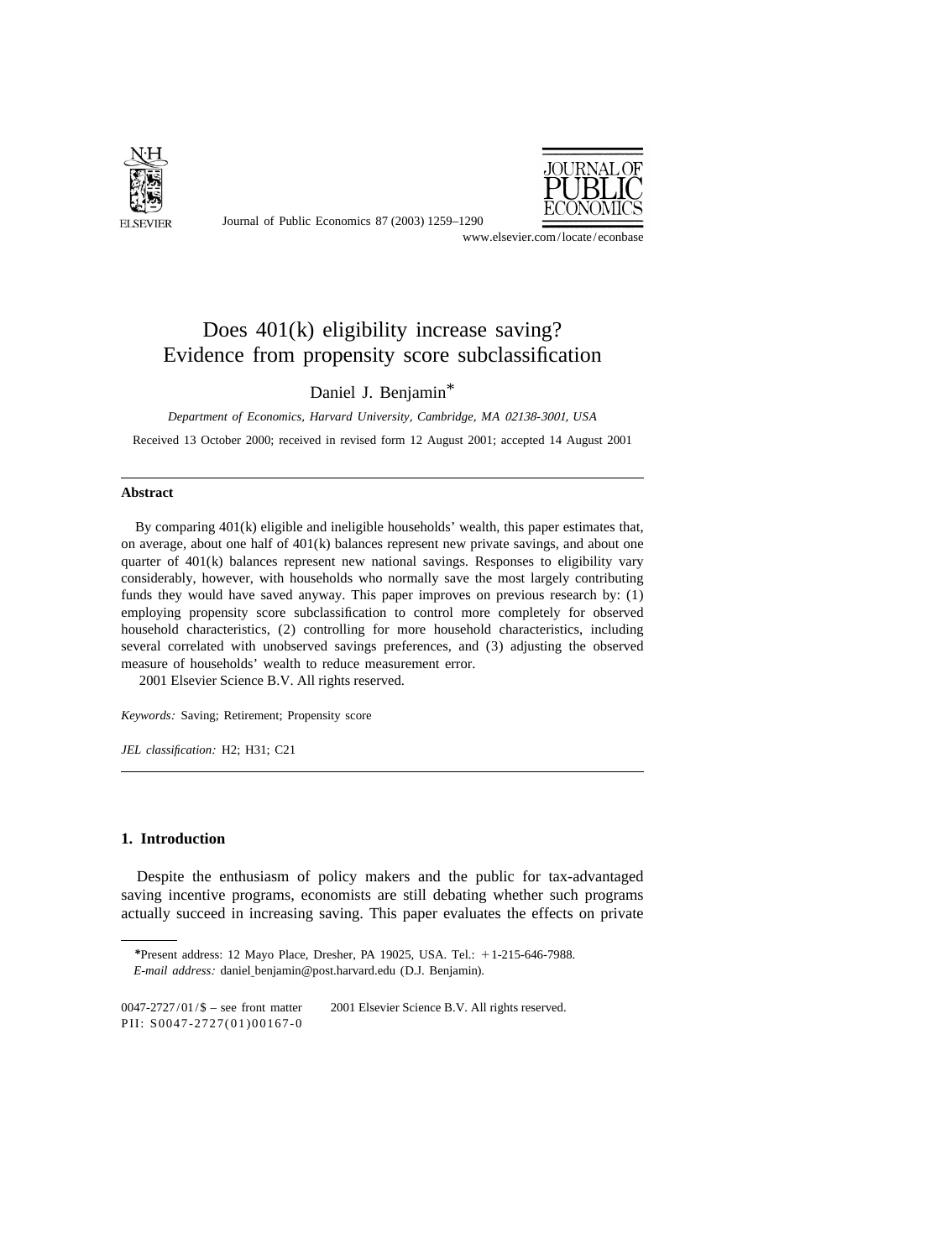and national savings and on components of households' saving of  $401(k)s$ , a tax-deferred saving incentive program that has quickly become one of the principal vehicles for retirement saving in the United States (Poterba et al., 1998). The main conclusion is that there is enormous heterogeneity in households' responses to  $401(k)$ s.  $401(k)$ s have induced many households to save more, improving the financial outlook at retirement for those households. In aggregate, however, only about a quarter of 401(k) balances represent new national savings.

401(k) plans are employment-based, tax-deferred savings instruments that have become increasingly popular since 1981. An employee is *eligible* to contribute to a  $401(k)$  account only if the employer sponsors a  $401(k)$  program. Eligible employees choose whether to *participate* — that is, make a contribution — and most employers encourage participation with matching provisions. Contributions are tax-deductible, and interest earned on 401(k) savings accrues tax-free. At time of withdrawal, accumulated  $401(k)$  assets are taxed as income. Employees may withdraw funds without penalty only if over age 59.5, retired and over age 55, or disabled. In exceptional circumstances — financial hardship or worker separation from firm — early withdrawals may be made, but such withdrawals are taxed as income and are subject to a 10% penalty.

One early influential paper (Engen et al., 1994) estimated 401(k) effectiveness by median regression and found that  $401(k)$ s increase private savings little, if at all, because households reduce other asset holdings to fund 401(k) participation. Another important early paper (Poterba et al., 1995) divided households into income intervals and ran median regressions within those intervals, finding that 401(k)s increase private savings dramatically, with little substitution between 401(k) assets and other types of savings. Subsequent work has generally built on these methods and reached conclusions similar to one or the other of these contradictory views.

This paper makes several contributions to this literature. First, regression within propensity score subclasses controls more completely for observed household characteristics and is shown to produce more robust and reliable estimates than regression within income intervals or simple regression. Second, because propensity score methods easily accommodate a large number of control variables, the estimation procedure controls for many observed household characteristics, including several not used in previous research. Third, adjustments to the dependent variable, households' wealth, help to calibrate the magnitude of data deficiencies highlighted by Engen et al. (1996). These three contributions are methodological improvements that reduce biases in the 401(k) effect estimate, and

<sup>&</sup>lt;sup>1</sup>Highly compensated employees may want other employees to participate in the firm's 401(k) plan so that the highly compensated employees can make large contributions without violating various 'nondiscrimination tests' mandated by Congress (Papke et al., 1996). Plans began matching for this reason (Pare, 1995). Evidence is mixed on whether matching actually does increase employees' participation, and it may depend on the level of matching (see Papke et al., 1996 for discussion).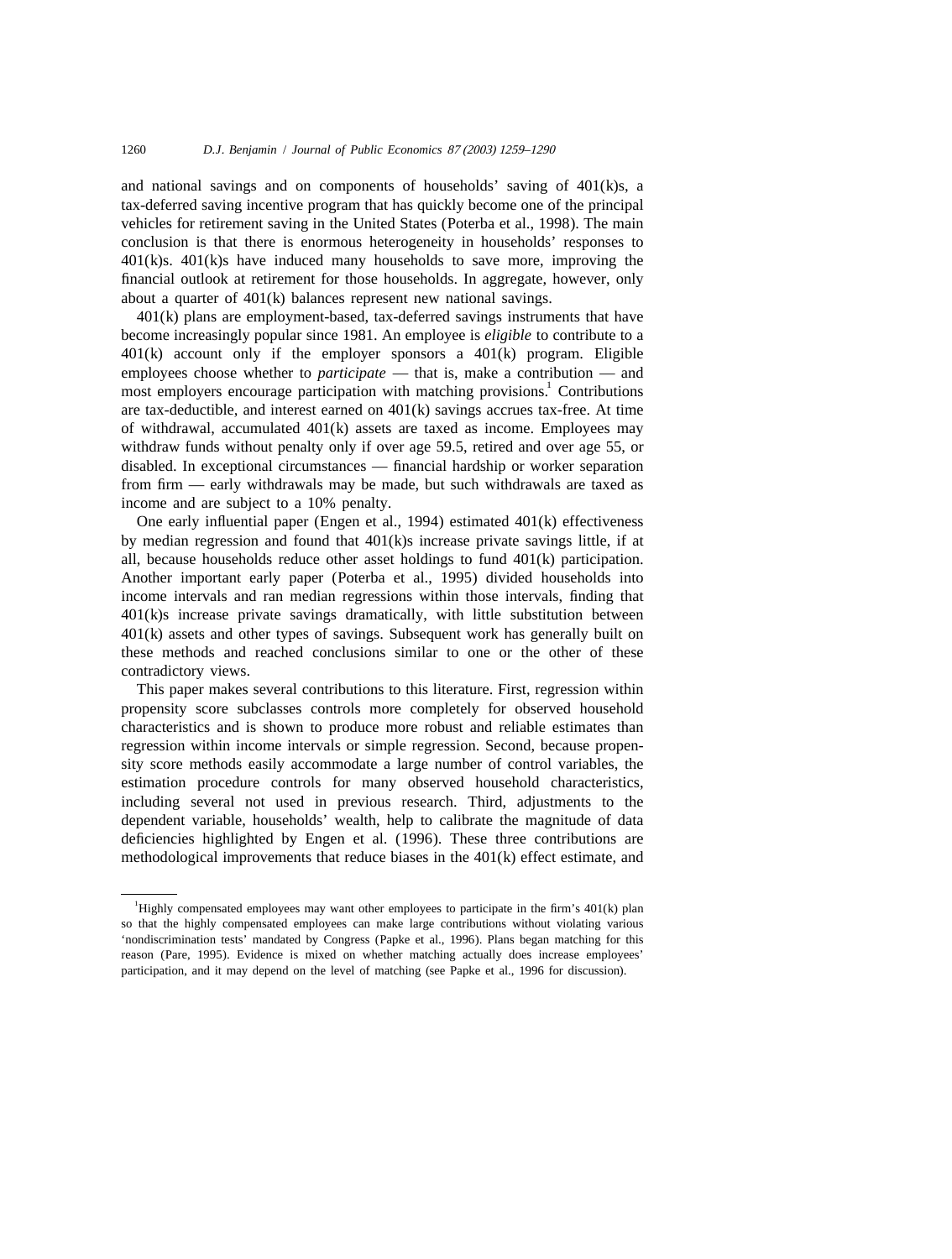each has an important impact on the conclusions reached about 401(k) effectiveness. Finally, examining mean effects as well as median effects, and examining the impact of 401(k)s on national savings as well as private savings, enables greater insight into the range of responses to  $401(k)s$  and the implications of those responses for evaluating theory and for achieving policy goals.

The organization of this paper is as follows. Section 2 describes the data used both in previous studies and here and discusses the choice of covariates to control for. Section 3 describes the adjustments made to the measure of household wealth. In Section 4, a tax adjustment distinguishes household contributions to national savings from those to private savings. Because propensity scores are relatively new to economics, Section 5 explains propensity score subclassification in a context that clarifies its relationship to the methods of linear regression and of income subclassification. Section 5 also divides households into subclasses on the basis of estimated propensity scores. Section 6 presents results and systematically explores how each of the methodological improvements introduced in this paper affect the final  $401(k)$  effect estimate. Section 7 summarizes, discusses the main results, relates this work to other recent work, and mentions policy implications. Appendix A estimates the proportion of 401(k) assets converted from pre-existing DC plans, an exercise necessary for the wealth adjustment.

### **2. The data**

As in Engen and Gale (2000), Poterba et al. (1995), and Engen et al. (1994), a sample of households is used from the 1990 Survey of Income and Program Participation (SIPP) wave 4: households in which the reference person is 25–64 years old, in which at least one person is employed, and in which no one is self-employed.<sup>2</sup> All results, especially statements about aggregate 401(k) effects, should be understood as applying to this particular population of households. The sample, which contains 9915 households, has been referred to as the 1991 SIPP because the data were collected between February and May, 1991. Five households were dropped for reporting zero or negative income, leaving  $N = 9910$ households. All dollar amounts are in 1991 dollars.

The 1991 SIPP reports, among other things, household financial data across a range of asset categories. In particular, the survey reports whether any member of the household works for a firm that offers a  $401(k)$  program: if so, the household is coded as *eligible*; otherwise, the household is *ineligible*. Thirty-eight percent of the sample households are eligible, and 62% are ineligible. The survey also reports

<sup>&</sup>lt;sup>2</sup>Analyses have used this sample because  $401(k)s$  are not available to the self-employed or unemployed, because the SIPP only asks  $401(k)$  questions to people 25 and older, and because retirement and saving behavior of the elderly would complicate analyses for people 65 and older. The person in whose name the family's home is rented or owned is the reference person.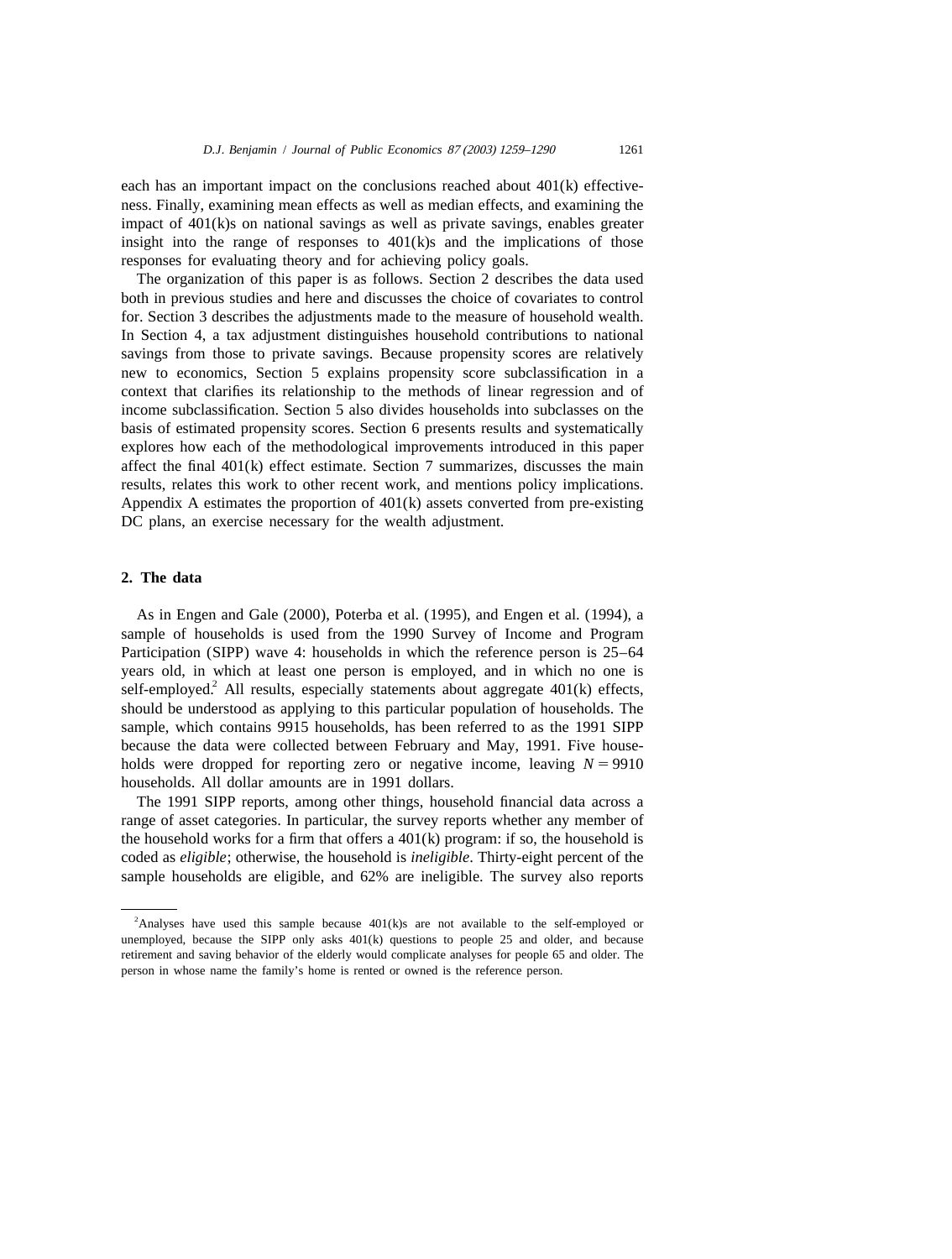401(k) asset balances. Households with positive balances can be considered 401(k) *participants*, while eligible households with a zero balance can be considered *non*-*participants*. Because eligible employees decide whether or not to participate whereas firms determine eligibility, it is more plausible that eligibility is conditionally random, given observed household characteristics, than that participation is. That is why this analysis focuses on eligibility rather than participation as the independent variable (Poterba et al., 1995 introduced this 'eligibility experiment' approach). In the sample used, 70.5% of eligible households were also participants.

In this analysis, the primary dependent variable is total wealth, which equals net financial assets, including Individual Retirement Account (IRA) and 401(k) assets, plus housing equity plus the value of business, property, and motor vehicles. Using this broadest available measure of wealth reduces possible bias from asset shifting or debt reshuffling. For example, if 401(k) eligible households substitute 401(k) savings for home equity, as Engen et al. (1996) have argued, then net total financial assets for eligible households will exceed net total financial assets for ineligible households by more than the actual increase in savings. The difference in measured total wealth, however, will capture the true difference in savings. Other sources of bias in the eligibility estimate arising from deficiencies in the wealth measure are addressed in the next section.

Other dependent variables are components of total wealth that previous researchers have suspected might substitute for  $401(k)$  savings: IRA assets; non-IRA-401 $(k)$  financial assets; and home equity, which equals home value less mortgage. Components of home equity, home value and mortgage, also serve as dependent variables.

The covariates used in this analysis are age, income, family size, education, marital status, and two-earner status, as well as defined benefit (DB) pension status, IRA participation status, and home ownership status. Marital status, two-earner status, DB pension status, IRA participation status, and home ownership status are dichotomous variables, with the two-earner variable indicating whether both household heads contribute to the household's income. The education variable measures the number of years of schooling experienced by the reference person. DB pension status refers to whether the household's employer offers a DB pension plan. IRA participation status refers to whether the household has a positive IRA account balance, and home ownership status refers to whether the household has a positive home value. Log-income is also included as a covariate in the analyses below because, as usual, the distribution of income is skewed. As shown in Table 1, summary statistics indicate that eligible and ineligible households differ: eligibles are somewhat older, more educated, more likely to be married, more likely to have two earners, and earn significantly higher incomes than ineligibles. Eligible households are also more likely to have DB pensions, to participate in IRAs, and to own a house.

Several of the covariates are definitely not exogenous to  $401(k)$  eligibility, most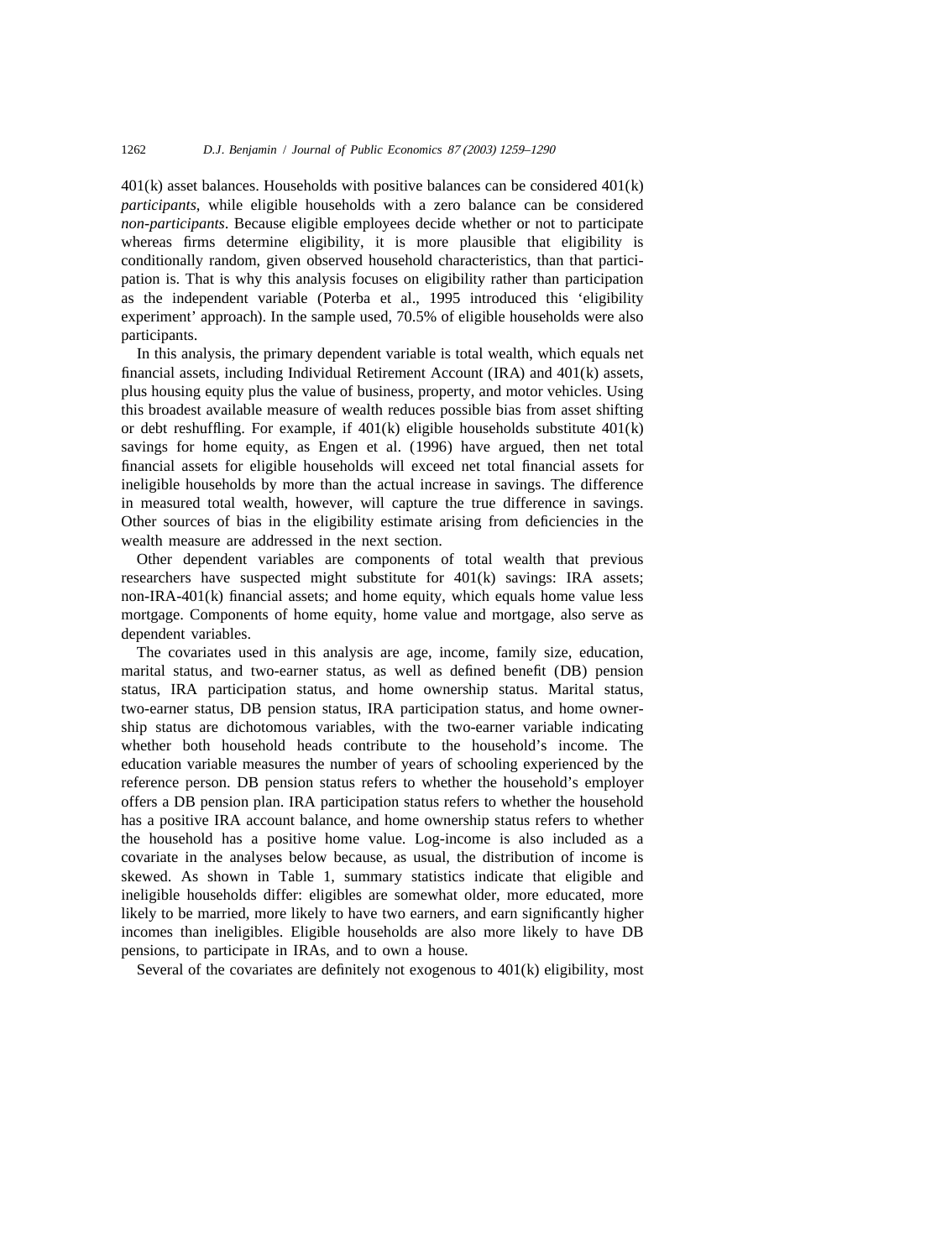|                                           | Eligible households | Ineligible households | $t$ -statistic <sup>a</sup> |
|-------------------------------------------|---------------------|-----------------------|-----------------------------|
| Covariates                                |                     |                       |                             |
| Age                                       | 41.5                | 40.8                  | $3.1***$                    |
|                                           | (9.6)               | (10.7)                |                             |
| Income                                    | \$46 874            | \$31 514              | 31.3***                     |
|                                           | $(\$25950)$         | $(\$22143)$           |                             |
| Education                                 | 13.8                | 12.9                  | $15.3***$                   |
|                                           | (2.6)               | (2.9)                 |                             |
| Family size                               | 2.9                 | 2.8                   | $1.8*$                      |
|                                           | (1.5)               | (1.6)                 |                             |
| Two-earner indicator                      | 0.48                | 0.32                  | $z = 16.2$ ***              |
|                                           | (0.50)              | (0.47)                |                             |
| Marriage indicator                        | 0.67                | 0.56                  | $z = 10.6$ ***              |
|                                           | (0.47)              | (0.50)                |                             |
| Defined benefit                           | 0.42                | 0.19                  | $z = 24.5***$               |
| pension indicator                         | (0.49)              | (0.39)                |                             |
| IRA indicator                             | 0.32                | 0.20                  | $z = 13.3***$               |
|                                           | (0.47)              | (0.40)                |                             |
| Home ownership                            | 0.74                | 0.57                  | $z = 16.8$ ***              |
| indicator                                 | (0.44)              | (0.49)                |                             |
| Total wealth <sup>b</sup>                 | \$86 251            | \$50 079              | $15.6***$                   |
|                                           | (\$124021)          | (\$101 183)           |                             |
| Assets                                    |                     |                       |                             |
| $401(k)$ assets <sup>b</sup>              | \$10749             | \$0                   | 44.1***                     |
|                                           | (\$19 249)          | $(-)$                 |                             |
| Net non-IRA- $401(k)$ assets              | \$14 709            | \$7881                | $5.9***$                    |
|                                           | (\$63, 486)         | (\$50973)             |                             |
| IRA assets among IRA holders <sup>b</sup> | \$14789             | \$13837               | 1.54                        |
|                                           | (\$15099)           | (\$15 187)            |                             |
| Home equity among homeowners              | \$55 710            | \$50 705              | $3.5***$                    |
|                                           | $(\$57008)$         | $(\$56322)$           |                             |
| Home value among                          | \$110496            | \$92 222              | $10.4***$                   |
| homeowners                                | $(\$71009)$         | (\$68 050)            |                             |
| Home mortgage among                       | \$54 787            | \$41 517              | $12.8***$                   |
| homeowners                                | $(\$42908)$         | $(\$39180)$           |                             |
| Number of observations                    | 3682                | 6233                  |                             |

Table 1 Mean characteristics and assets of 401(k) eligible and ineligible households (\$1991)

Source: Author's calculations from 1991 SIPP for families whose reference person is 25–64 years old, in which at least one person is employed, and in which no one is self-employed. Standard deviations in parentheses. *T*-statistics calculated with homoskedastic standard errors. Significance levels:  $* P=0.10, ** P=0.05, *** P=0.01.$ 

<sup>a</sup> *z*-statistics are reported for logistic regressions.

**b** Unadjusted measure.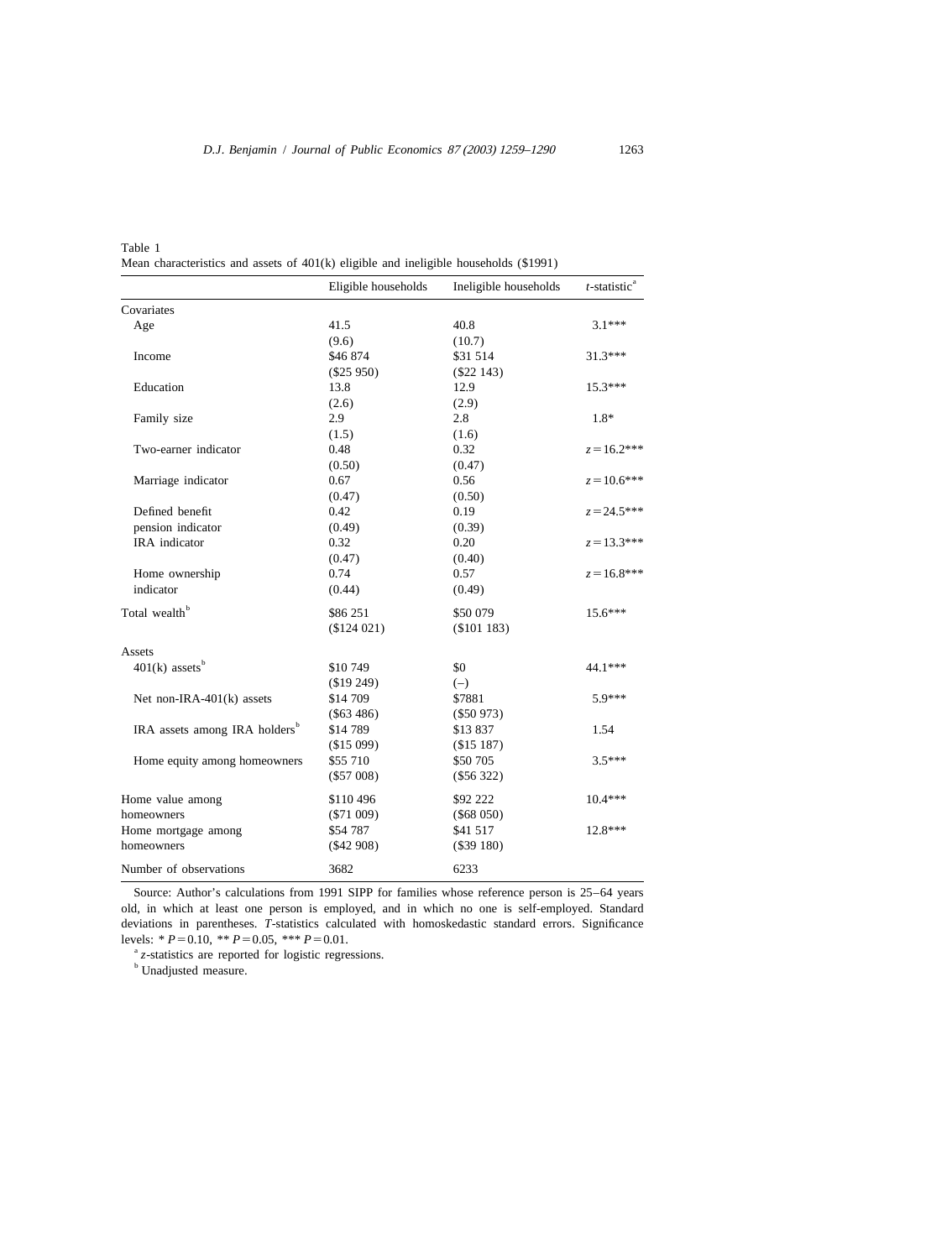notably DB status, IRA status, and home ownership. One source of endogeneity is that they are all likely correlated positively with unobserved saving preferences. This fact argues for including these covariates in the analysis to mitigate the upward omitted variable bias induced from not controlling for saving preferences. Another source of endogeneity is that DB plans, IRAs, and homes may be substitutes for (and therefore be negatively correlated with)  $401(k)$  eligibility so that controlling for them would introduce a new upward bias. These covariates are included in this analysis because 401(k) eligible households are in fact *more* likely than ineligible households to have DB pensions, IRAs, and homes, and eligibles hold higher IRA balances and home values, indicating that the omitted variable argument is the dominant effect. It is also important to control for the *presence* of a DB pension because DB *assets* are excluded from the wealth measure (the possibility that eligibility causes reduced DB asset accumulation among eligibles with a DB pension is addressed in Section 3). Section 6.4 shows that adding DB status and IRA status to the other covariates makes little difference in the results, but home ownership proves to be a crucial covariate at every stage of the analysis.

### **3. Adjusting the SIPP's measure of total wealth**

The basic problem with the SIPP's measure of households' wealth is that the SIPP does not report all sources of pension wealth. The broadest available measure of wealth in the SIPP, total wealth, includes  $401(k)$  and IRA assets but not assets held in other defined contribution (DC) plans or in DB plans. Assuming the estimation procedure successfully controls for relevant employee characteristics, 401(k) eligible and 401(k) ineligible employees *in the absence of* 401(*k*)*s* would behave identically with respect to these unmeasured assets. A firm's introduction of a  $401(k)$  plan, however, may cause the firm or the eligible worker to deposit or transfer funds into the *measured* 401(k) account that would remain in *unmeasured* non-401(k) DC or DB plans for an otherwise similar ineligible worker. As a result of this substitution, non-401 $(k)$  DC and DB wealth become negatively correlated with eligibility status, biasing the eligibility effect estimate upward.

Engen et al. (1996) argued forcefully that the biases resulting from substitution out of (unmeasured) non-401(k) DC and DB plans into (measured)  $401(k)$ s are dramatic enough to eradicate positive 401(k) effect estimates. Despite these assertions, researchers have continued to estimate 401(k) effects as though there were no biases. The two adjustments introduced in this section represent an attempt to calibrate the magnitude of this data problem for estimating 401(k) eligibility effects. In much of what follows, the evidence is sketchy, and debatable assumptions are necessary to quantify the adjustments. These assumptions are meant merely as plausible guesses pending better information. Furthermore, this section deals only with the most important potential biases, as judged by the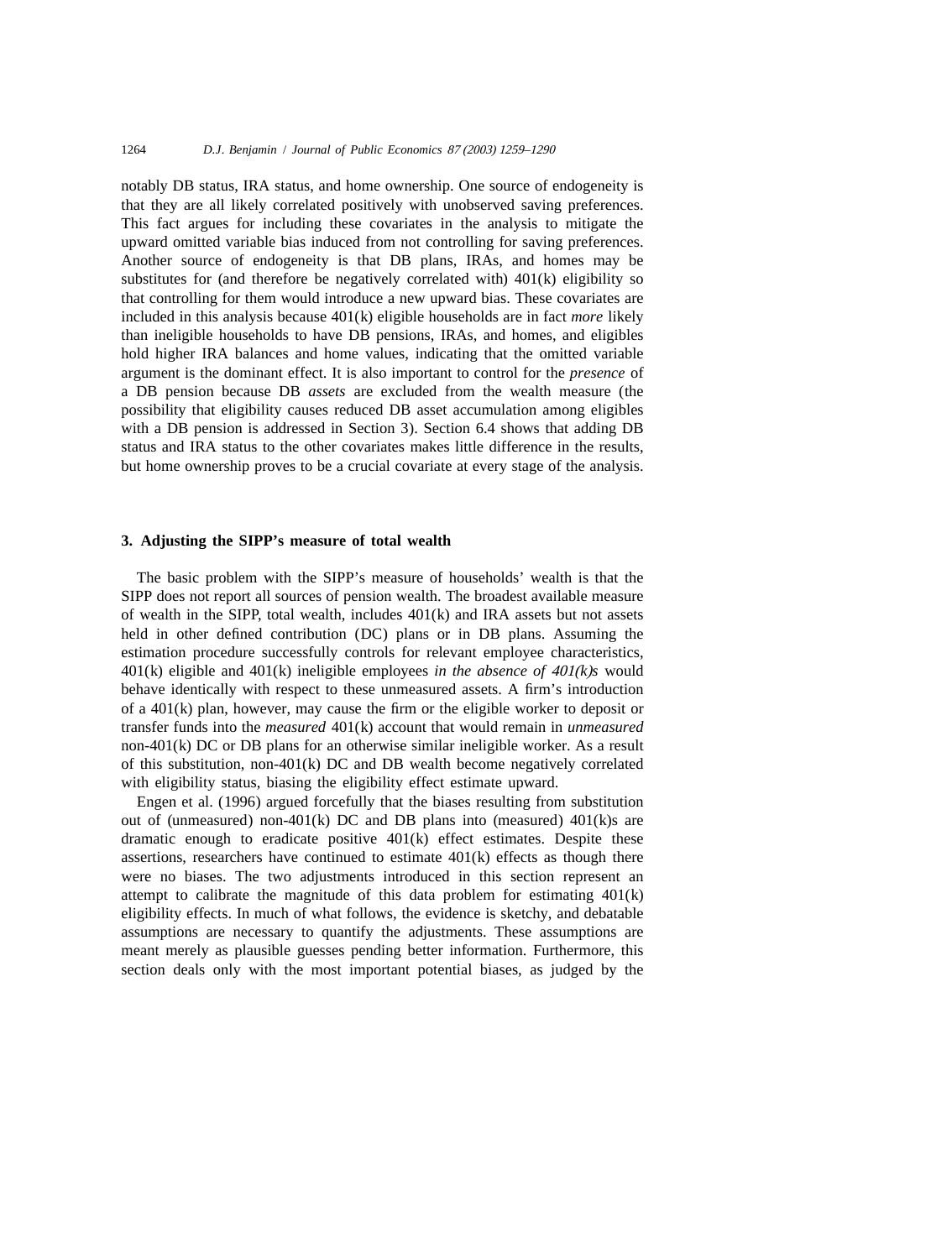attention accorded them in the literature. Consequently, both of the adjustments discussed here have the effect of reducing the estimated  $401(k)$  effect.<sup>3</sup> The adjustment for converted DC plans reduces the estimated 401(k) effect substantially, which suggests that previous work overstated the 401(k) effect on saving. However, the fact that the average estimated  $401(k)$  effect remains positive despite both adjustments suggests that data deficiencies alone cannot explain away the positive average 401(k) effect.

### 3.1. *Replacement of a pre*-*existing DC or DB by a* 401(*k*)

One way that a firm's introduction of a  $401(k)$  could cause asset substitution is if the 401(k) replaced outright a previous pension plan. Papke (1999) estimated with US Labor Department's Form 5500 Annual Reports data that for every three 401(k) plans initiated between 1985 and 1992, one DB plan was terminated. Ippolito and Thompson (2000), however, show that most of these 'terminations' were actually plan mergers or changed ID numbers and that 95% of DB plan participants as of 1987 remained covered by their DB plan in 1995. Evidence from Poterba et al. (2001) and Papke et al. (1996) is consistent with the view that 401(k)s only rarely caused DB termination. Because outright replacement of DB plans by 401(k) plans appears to have been rare, no adjustment for this is made.

Conversions of a pre-existing DC plan into a  $401(k)$  plan, however, did occur and may have been common in the 1980s, perhaps partly accounting for the rapid growth in the number of 401(k) plans (Engen et al., 1996). A converted plan's assets, previously unmeasured, are now labeled as  $401(k)$  assets, generating a spurious increase in eligibles' measured assets relative to ineligibles'. New calculations using Form 5500 data, described in Appendix A, suggest that at most 30% of aggregate 401(k) assets in 1991 represent converted assets from preexisting DC plans.

This estimate, that 70% of 401(k) asset balances are non-converted assets, is a lower bound for the cohort under study here for two reasons. First, this estimate is a lower bound for the aggregate percentage because its calculation conservatively assumes that all  $401(k)$  balances as of 1983 were converted from pre-existing DC plans. Second, the 1991 proportion of non-converted 401(k) assets for households whose heads were aged between 25 and 64 in 1991 is probably greater than the aggregate proportion because this cohort, younger than 65 during all of 1984–

<sup>&</sup>lt;sup>3</sup>The main data-induced downward bias on the  $401(k)$  effect estimate may be that  $401(k)$  funds kept in a *former* employer's account are not measured because of the SIPP question sequence. I thank a referee for pointing this out to me. Note, however, that if the worker rolls over his 401(k) account balance into an IRA upon separation from the firm, then these funds are measured in the SIPP as part of the worker's IRA, and there is no bias.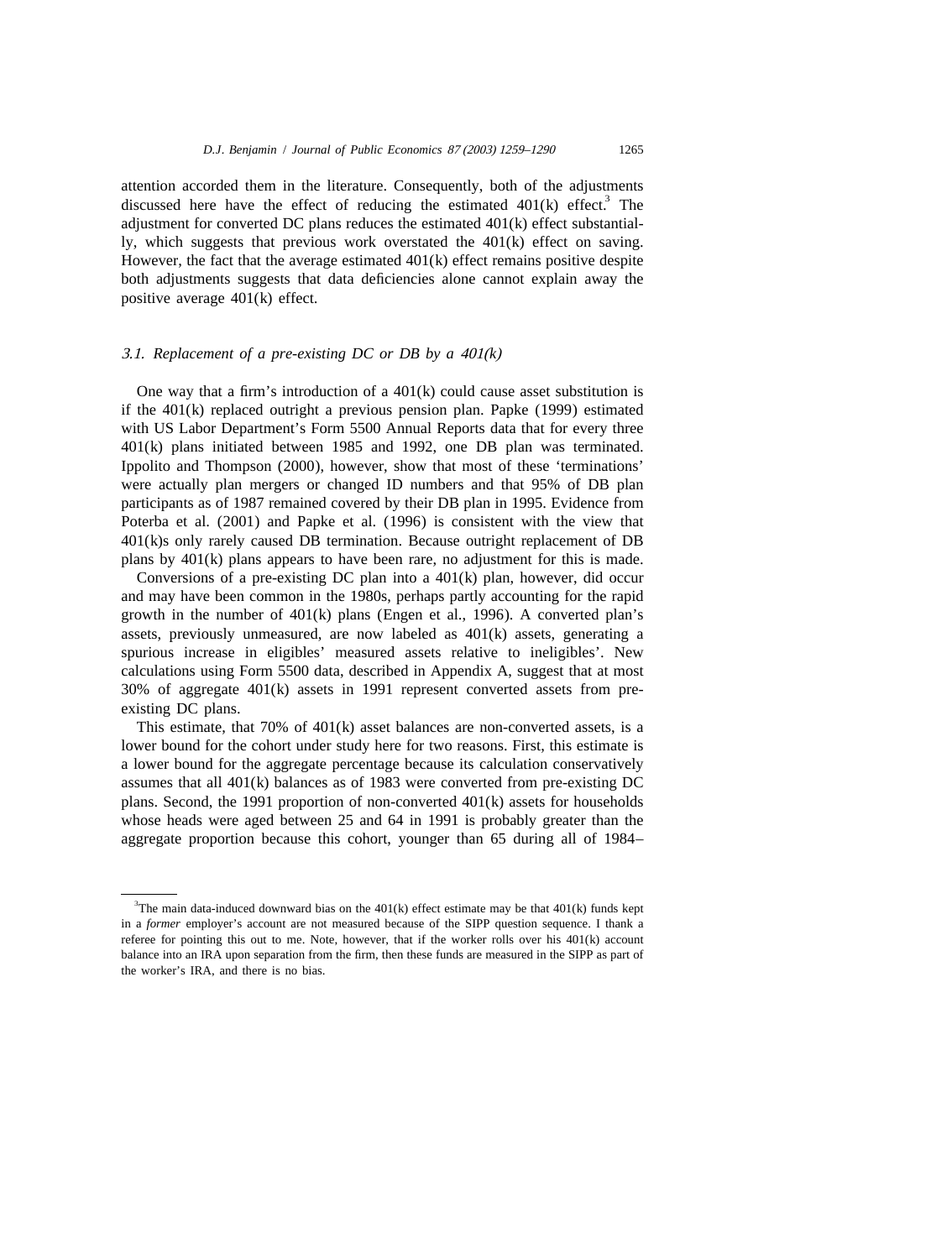1991, made more of their contributions directly into 401(k) plans than the older cohort, who mostly made their contributions before 401(k)s became popular.

Because the evidence indicates that the cohort proportion of non-converted 401(k) assets in 1991 is greater than 70% but less than 100%, it is assumed here to be 80%. Therefore, as a rough adjustment for conversions, sample households' 401(k) assets were multiplied by 0.80 before being incorporated into total wealth. Section 6.4 shows that this adjustment has a relatively large impact on the estimated 401(k) effect.

### 3.2. *Marginal substitution between DB and* 401(*k*) *plans*

A firm that had a traditional DB pension and added a supplementary 401(k) plan might shift resources from the DB to the  $401(k)$  (Engen et al., 1996). In particular, the firm might pay for  $401(k)$  employer contributions by restricting or reducing average DB pension benefit increases.<sup>4</sup> There is disagreement about the extent to which such marginal substitution occurred. Poterba et al. (2001) argue that it is not generally possible to alter the formula-based DB benefit schedule, but Gale et al. (2000) mention some suggestive and anecdotal evidence that it did happen. If it did occur, the fraction of the employer contribution that represents foregone DB benefits should be subtracted from eligible workers' 401(k) balances because, for ineligible workers, this amount remains in unmeasured DB plans in the form of DB benefits.<sup>5</sup> This adjustment applies only to  $401(k)$  eligible workers who also have a DB pension plan.

Eighty-four percent of firms offering a  $401(k)$  in 1991 made some employer contributions contingent on employee contributions (Hewitt Associates, 1991), so it is assumed for this adjustment that all employer contributions are matching funds. For a given worker's contribution, *c*, and a given match rate, *m*, the total (worker plus employer)  $401(k)$  contribution is  $c(1 + m)$ . Suppose that some fraction of the match,  $\phi$ , would have been transferred to the household in the absence of a  $401(k)$ . The total foregone transfer is therefore  $\phi mc$ . The proportion of the total  $401(k)$  contribution that should not be counted as additional wealth is  $\phi m/(1 + m)$ . The mean employer match in 1991, calculated from Hewitt As-

<sup>&</sup>lt;sup>4</sup>It is also possible that employers'  $401(k)$  contributions are funded by reducing eligible households' average wage or non-pension benefits. In that case, participating households will actually be receiving a higher true level of compensation than the ostensibly identical ineligible households, and part of the employers' contribution in 1991 should be added to eligibles' measured wage before income is used as a covariate in the statistical analysis. This adjustment, however, would be tiny, amounting to less than 1% of eligibles' income, and would leave the results essentially unchanged.

<sup>&</sup>lt;sup>5</sup>An eligible worker with a DB pension may also have fewer DB assets than an otherwise similar ineligible worker with a DB pension if the eligibles' 401(k) is from his current job, and the DB plan is from an old job and has stopped accumulating benefits. That scenario would also justify the adjustment in this section.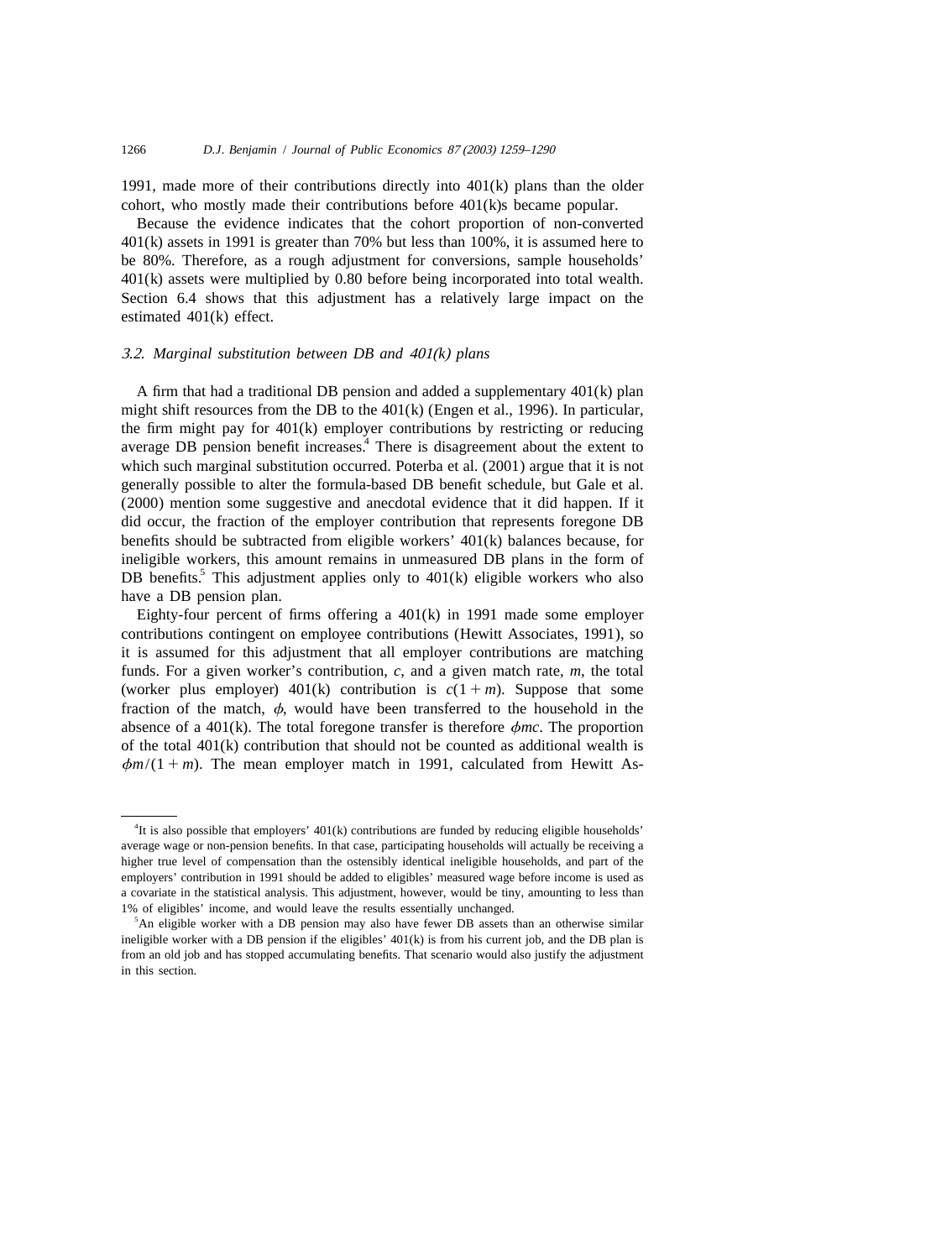sociates (1991) (ignoring 401(k) plans uncategorized by match rate and ignoring the fact that most matches are only up to a certain percentage of the employee's income), was 57%. Mean match rates from other studies range from 52% (Papke, 1995) to 62% (Bassett et al., 1998). In this analysis, it is assumed that all household contributions are matched 57%, without regard to the size of the contribution.<sup>6</sup> There is virtually no data from which to calibrate  $\phi$ , so the main results are calculated under the arbitrary assumption that  $\phi = 50\%$ , although  $\phi$ may well be closer to 0%. For  $m = 57\%$  and  $\phi = 50\%$ ,  $\phi m/(1 + m) = 18\%$ . Section 6.4 also calculates results without adjusting for marginal substitution (i.e. assuming  $\phi = 0\%$ ) and under the assumption of complete offset (i.e.  $\phi = 100\%$ ) and finds that the estimated eligibility effect is relatively insensitive to the assumed value of  $\phi$ .

Within a firm whose benefits package includes both a  $401(k)$  and a DB pension, it is very unlikely that the firm would reduce the DB benefits of  $401(k)$ contributors only. All workers in the firm presumably share the loss in DB benefits. Thus, if a firm funds matches by reducing DB benefits, then total wealth should be adjusted downward to some degree for all its employees. Higher income workers are more likely to be 401(k) eligible and to contribute more on average when eligible, so firms with high-income workers probably would reduce DB benefits by more than firms with lower-income workers. In this analysis, the adjustment for employer matching is made proportional to income.

In the sample, 401(k) eligible households with a DB pension have mean income of \$47 364 and mean  $401(k)$  asset holdings of \$10 486. The mean value of their non-converted 401(k) assets is \$10 486 $\times$ 0.80 $\approx$ \$8389 per eligible household, or \$0.177 per dollar of income per household. Hence,  $$0.177 \times 18\% \approx $0.032$  per dollar of income represents foregone DB assets for eligible households who have a DB plan. Thus, the adjustment for marginal substitution between DBs and  $401(k)s$ is to subtract \$0.032 per dollar of income from the total wealth of each household who is both  $401(k)$  eligible and has a DB plan.

<sup>6</sup> Fifty-seven percent is almost certainly an overestimate for several reasons. First, it assumes that all employers have matching provisions, but some do not. Some employers do not contribute at all to workers' 401(k)s, and it is plausible that the small proportion of employers who contribute to workers'  $401(k)$ s without matching contribute less to workers'  $401(k)$ s than employers who match. Second, and most importantly, 57% is an estimate of the average match on the first dollar contributed, not on the average dollar. Because most employers match contributions only up to a certain percentage of income, the average match on the last dollar is smaller than the average match on the first dollar. Furthermore, employers with more generous matching provisions tend to have lower matching limits. A small factor in the opposite direction is that, after finding themselves in possible violation of the non-discrimination provisions, some employers may increase their contribution to lower paid employees' 401(k)s *ex post* (Papke, 1995). One other inadequacy with this estimate of the average match (that biases the adjustment in an unknown direction) is that it is calculated from the percentage of firms with various arrangements rather than from the percentage of contributors with various arrangements.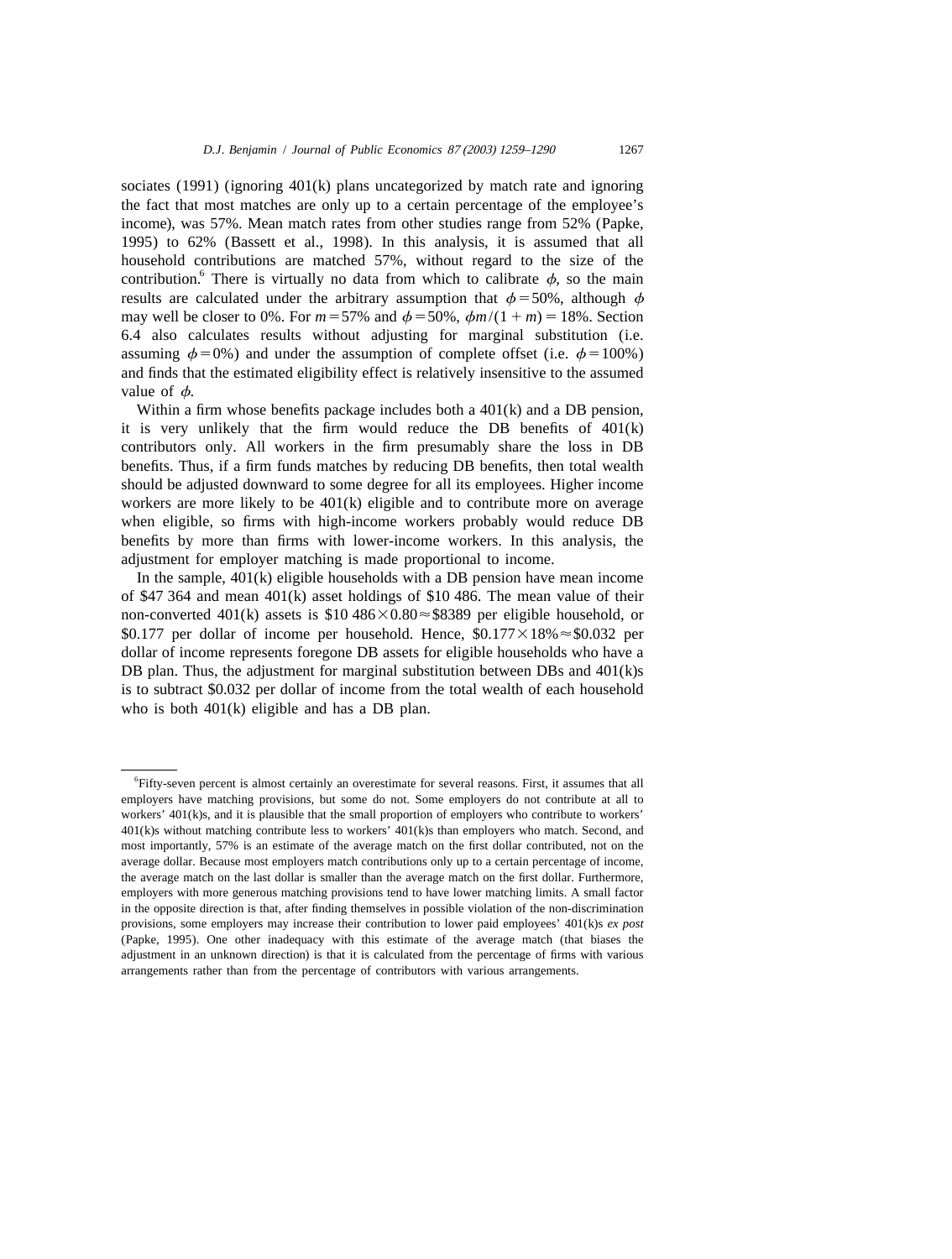### **4. Private versus national saving**

Two main goals of tax-deferred saving incentives are increasing households' retirement savings and promoting capital accumulation. The effect of  $401(k)$ s on retirement savings lies between their effect on current private savings and their effect on current national savings.<sup>7</sup> The impact of  $401(k)s$  on capital accumulation, although complicated (see Hubbard and Skinner, 1996 for discussion and example calculations), is closely related to the national savings effect. Previous researchers, by not accounting for the fact that  $401(k)$  and IRA assets are pre-tax balances, focused exclusively on current private savings. This section introduces an adjustment to the total wealth measure that converts a household's 401(k) and IRA assets from pre-tax to post-tax balances so that results can be reported for both private and national savings.

Suppose that this year, an eligible employee puts his new retirement savings of \$1000 into his 401(k) account, while an identical but ineligible employee puts his new retirement savings of \$1000 into a non-tax-advantaged mutual fund so that each has made the same contribution to current national savings. The eligible employee pays *tax rate*  $_{\text{income}} \times \$1000$  less in taxes than the ineligible employee, where  $tax\ rate$  is the marginal tax rate on the eligible employee's income. The eligible employee's current private savings will then exceed the ineligible employee's by exactly this amount. Subtracting these foregone taxes from  $401(k)$ contributions is necessary to convert from a measure of private savings to national savings.

The 1991 marginal tax rates for the federal income tax were 15, 28, and 31%. For single individuals, the boundary incomes were \$20 350 and \$49 300, and for married individuals filing jointly, the boundary incomes were \$34 000 and \$82 150. All sample households coded as married were assumed to file jointly. This assumption is probably conservative, tending to put households in higher tax brackets and thereby overestimating the amount to be subtracted from savings measures.<sup>8</sup> On the other hand, because the Tax Reform Act of 1986 gradually reduced federal marginal income tax rates and because many 401(k) contributions were made prior to 1991 (when most households faced higher rates than in 1991),

<sup>&</sup>lt;sup>7</sup>Because 401(k) assets are taxed at withdrawal, current 401(k) private savings exceeds the present value of  $401(k)$  retirement assets. There are two reasons that the present value of  $401(k)$  retirement assets almost surely exceeds current 401(k) national savings. First, taxation at withdrawal only partially recaptures interest earned by participating households on foregone taxes from time of contribution. Second, the household will probably face a lower marginal tax rate at retirement than at time of contribution.

<sup>&</sup>lt;sup>8</sup>The cutoff points for married individuals filing separately were \$17 000 and \$41 075. If only one partner earns income, it is advantageous to file jointly. If both partners work, then it is usually (but not in all cases) better to file jointly. Assuming that the household files jointly is conservative when filing jointly would be advantageous. Even when it is disadvantageous financially, however, many households file jointly for legal reasons.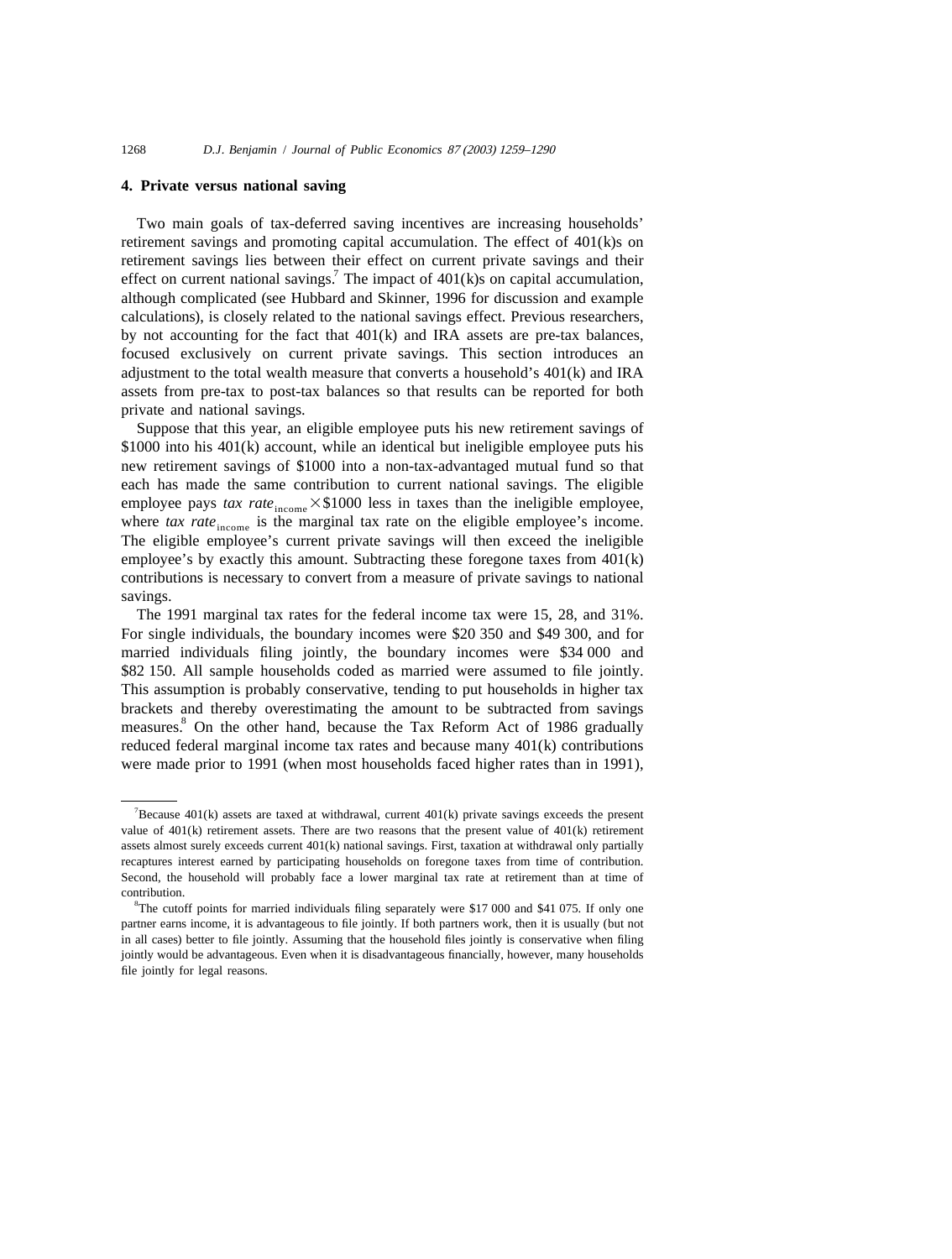the federal income tax rates assumed here are probably underestimates. For all households, the state and local income tax rates together were assumed to be 5%, a figure above the lowest tax bracket rate for all states and below the highest tax bracket rate for most states.<sup>9</sup>

Transforming private savings to national savings requires multiplying both 401(k) assets and IRA assets by  $(1 - tax \ rate_{income})$  before incorporating them into total wealth, where *tax rate* is the sum of the marginal federal and state income tax rates for a household with a given income. This adjustment assumes that the marginal tax rate for a household at time of contribution is the same as the household's current marginal tax rate.

### **5. Methodology and propensity score estimation**

### 5.1. *Motivation for propensity score subclassification*

Suppose the true equations determining a household's asset holdings can be written:

$$
A_{i0} = f_0(X_i) + \epsilon_{i0} \quad \text{and} \quad A_{i1} = f_1(X_i) + \epsilon_{i1}
$$
 (1)

where  $A_{i0}$  is household *i*'s holdings of the asset if *i* is 401(k) ineligible,  $A_{i1}$  is household *i*'s holdings of the asset if *i* is 401(k) eligible,  $X_i$  is a covariate vector of *i*'s observed characteristics,  $\epsilon_{i0}$  and  $\epsilon_{i1}$  are unobserved error terms, and  $f_0$  and  $f_1$ are smooth but potentially non-linear functions. Household *i*'s observed asset holdings is  $A_i = A_{i1} \times D_i^{\text{elig}} + A_{i0} \times (1 - D_i^{\text{elig}})$ , where  $D_i^{\text{elig}}$  indicates whether *i* is eligible for a 401(k). The identifying assumption is that eligibility is conditionally random, given the observed covariates  $X_i$ . More precisely,  $(A_{i0}, A_{i1})$  is independent of  $D_i^{\text{elig}}$ , given  $X_i$ ; and  $0 < \text{pr}(D_i^{\text{elig}} = 1 | X_i) < 1.1$ <sup>0</sup>

The effect of 401(k) eligibility on savings, the 'average treatment effect' for the population, is  $\tau = E(A_{i1} - A_{i0}) = E_{\chi}[E(A_{i1} - A_{i0} | X_i = x_i)]$ : the treatment effect for

<sup>&</sup>lt;sup>9</sup>Pennsylvania is the only state that does not defer taxes on 401(k) contributions, though many local governments also do not (Pare, 1995). Another source of noise affecting the correct household-specific adjustment factor is the fact that part of some  $401(k)$  contributions might not be tax-deferred if the tax deferral would put the employer in violation of the non-discrimination provisions. Because Social Security taxes on 401(k) contributions are not deferred, no adjustment for them is necessary here.

 $10$ In the standard linear regression framework (3) considered below, this identification assumption implies the usual regression assumption that  $Cov(D_i^{\text{elig}}, \epsilon_i) = 0$ . Engen et al. (1996) have challenged this assumption on the grounds that unobserved saving preferences affect both wealth accumulation and 401(k) eligibility. The present paper does not address this concern, although controlling for household characteristics correlated with saving preferences should reduce the omitted variable bias, making the identification assumption more palatable. Holding observed household characteristics constant, sources of exogenous variation in workers' eligibility include industry standards, administrative expenses, and executives' retirement plan preferences. For a somewhat more general framework for propensity score methods, see Rosenbaum and Rubin (1983).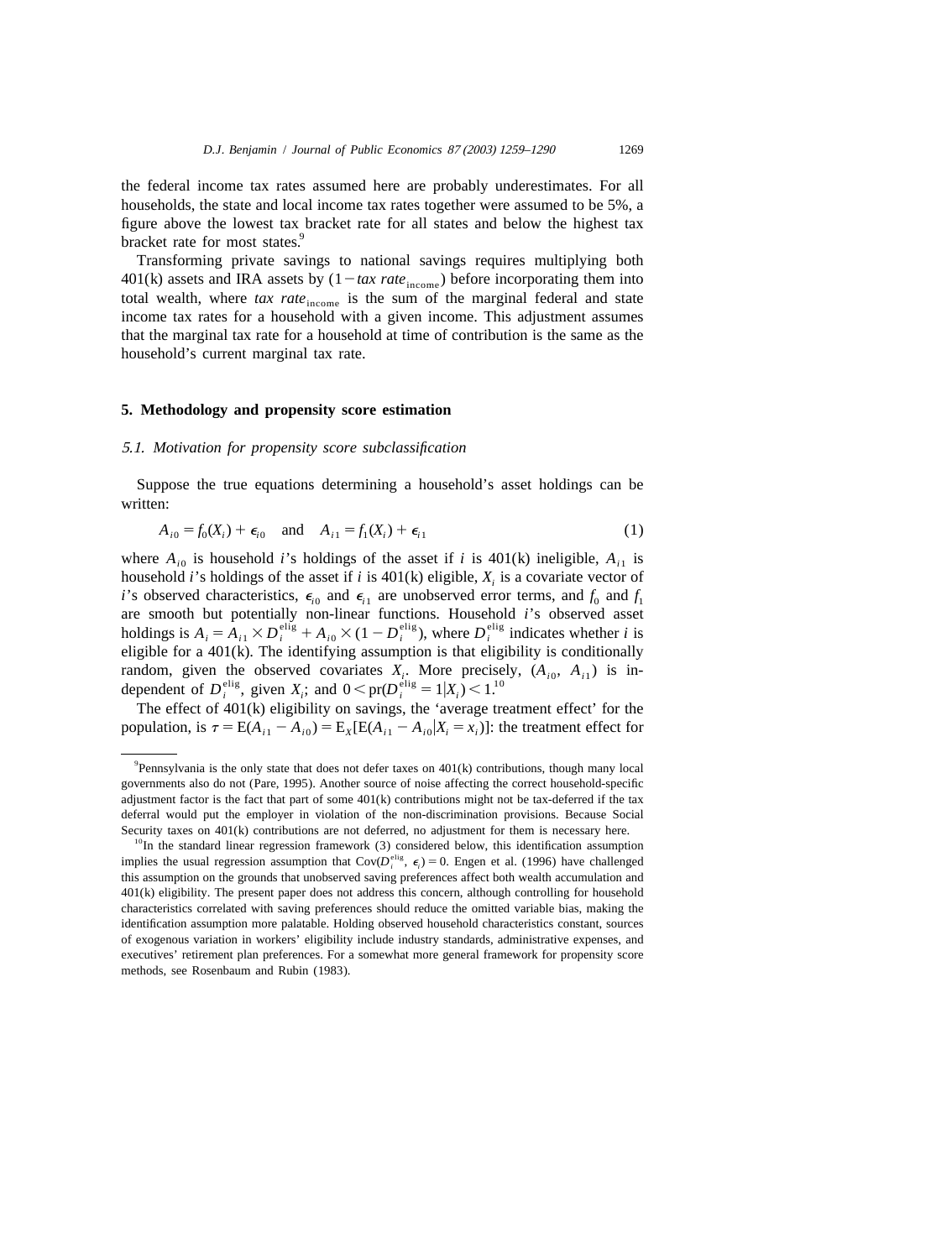a household with characteristics  $X_i = x_i$ , integrated with respect to the population distribution of household characteristics. This quantity represents what the average effect of eligibility would be if the entire sample-age US population of households were eligible. Also of interest are the 'average treatment effect on the treated,'  $\tau^{\text{elig}} = E(A_{i1} - A_{i0} | D_i^{\text{elig}} = 1) = E_{X|D=1} [E(A_{i1} - A_{i0} | X_i = x_i)],$  and the 'average treatment effect on the untreated,'  $\tau^{\text{inelig}} = E(A_{i1} - A_{i0} | D_i^{\text{elig}} = 0) =$  $E_{X|D=0} [E(A_{i1} - A_{i0} | X_i = x_i)]$ . These are the treatment effects for a household with characteristics  $X_i = x_i$ , integrated with respect to the population distribution of currently eligible households' characteristics or of currently ineligible households' characteristics, respectively.  $\tau^{\text{elig}}$  represents the historical effect that eligibility has had on eligible households.  $\tau^{\text{ine} \bar{\text{li}} g}$  represents the counterfactual effect that eligibility would have had on currently ineligible households.

When  $f_0$  and  $f_1$  are not known, one way to proceed is to assume linear relationships:

$$
A_{i0} = \alpha_0 + \beta'_0 X_i + \epsilon_{i0} \quad \text{and} \quad A_{i1} = \alpha_1 + \beta'_1 X_i + \epsilon_{i1} \tag{2}
$$

estimate these equations, and then use the fitted values to estimate  $\tau =$  $E_X[E(A_{i1}|X_i = x_i) - E(A_{i0}|X_i = x_i)]$ . Since  $E(A_{i0}|X_i = x_i - x_0^*) = f_0(x_i - x_0^*)$  and  $E(A_{i1}|X_i = x_i - x_1^*) = f_1(x_i - x_1^*)$ , the fitted OLS regression equations,  $E^{\wedge}(A_{i0}|X_i = x_i - x_0^*) = a_0 + b'_0(x_i - x_0^*)$  and  $E^{\wedge}(A_{i1}|X_i = x_i - x_1^*) = a_1 + b'_1(x_i$ understood as Taylor approximations to the true functional relationships,  $f_0$  and  $f_1$ . These approximations are taken around the mean covariate vectors,  $x_0^* = E(X_i|D_i^{elig} = 0)$  and  $x_1^* = E(X_i|D_i^{elig} = 1)$ . For median regression, the argument is similar, with expectation operators replaced by median operators  $\text{med}(X_i|D_i^{\text{elig}}=0)$  and  $x_1^*=\text{med}(X_i|D_i^{\text{elig}}=1)$ . Thus, the fitted equations for (2) will be good approximations to (1) *locally* – that is, for ineligible and eligible households with characteristics similar to  $x_0^*$  and  $x_1^*$ , respectively.

Two distinct features of the household population can make (2) a poor approximation for (1), making estimates of  $\tau$  based on (2) unreliable. First, suppose ineligible households (analogously for eligible households) are a heterogeneous group, i.e. their  $x_i$  vary considerably. Eq. (2) will not approximate (1) well far from  $x_0^*$ , so households with  $x_i$ s far from  $x_0^*$  will generate large regression residuals, making them influential. In that case, the regression estimates will be sensitive to specification. Non-robustness across specifications is symptomatic of this problem. In fact, Table 1 indicates that both eligible and ineligible households are heterogeneous groups: standard deviations of household characteristics are large relative to means.

Second, suppose eligible and ineligible households are very different from each other, i.e.  $x_0^*$  is far from  $x_1^*$ . In that case, even if (2) generally approximates (1) well for most eligible and ineligible households considered separately, there may be relatively few  $x_i$  s at which *both*  $f_0(x_i - x_0^*) \approx a_0 + b'_0(x_i - x_0^*)$  and  $f_1(x_i - x_1^*) \approx a_0$  $a_1 + b_1'(x_i - x_1^*)$  are good approximations. Treatment effect estimators will rely heavily on poor extrapolations. A diagnostic for this problem is covariate *balance*,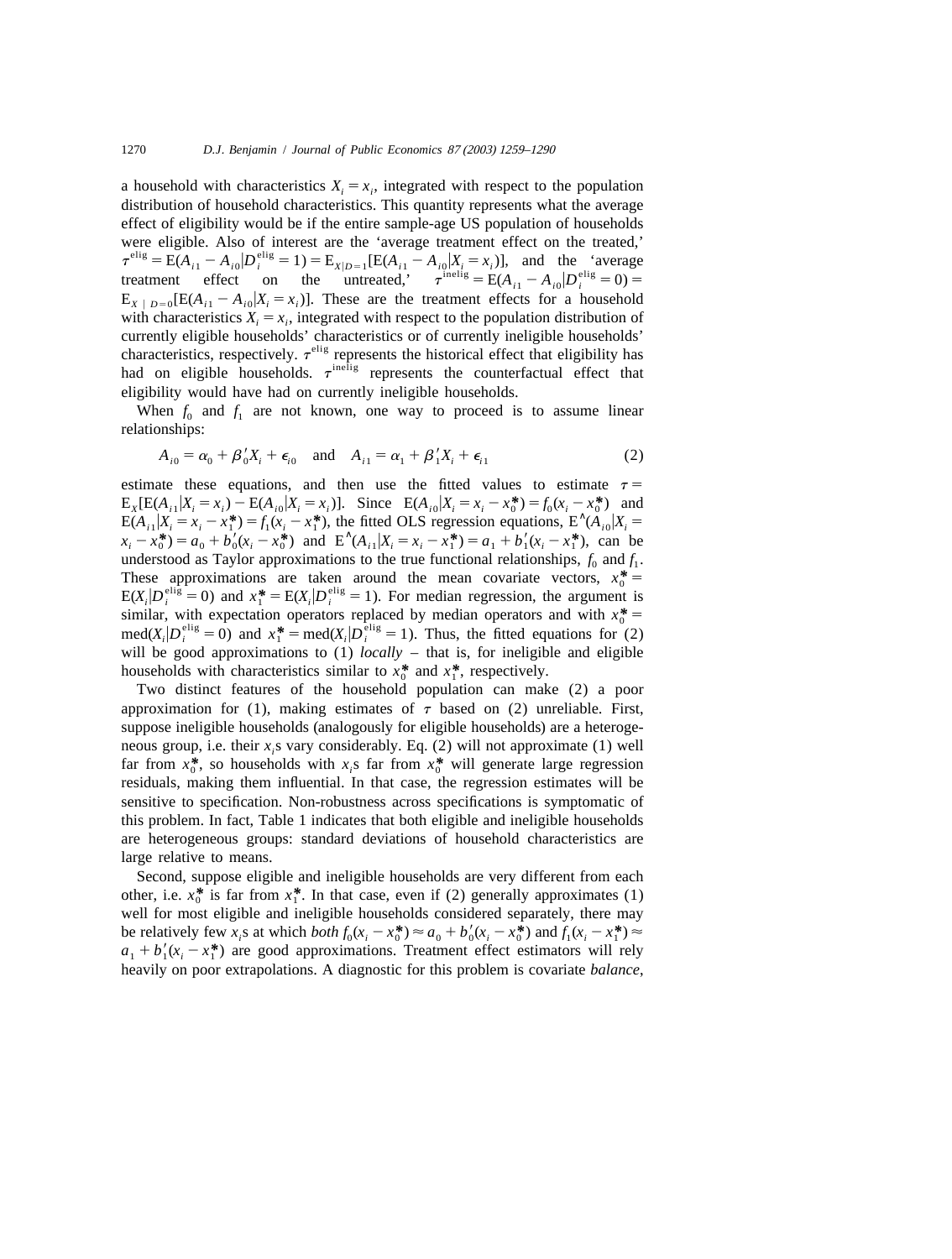the degree of similarity between the covariate distributions of eligible and ineligible households (Rosenbaum and Rubin, 1984; Dehijia and Wahba, 1998). The *t*-tests in Table 1 show that eligible and ineligible households are quite different from each other, indicating that estimation of (2) can provide misleading treatment effect estimates.

The standard estimate of the  $401(k)$  eligibility effect would be the coefficient on the indicator for eligibility in the linear regression:

$$
A_i = \alpha + \beta' X_i + \tau D_i^{\text{elig}} + \epsilon_i \tag{3}
$$

This approach is a special case of  $(2)$ , where the main additional assumption is that the treatment effect  $\tau$  is constant across varying household characteristics:  $\tau = E(A_{i1} - A_{i0}) = E(A_{i1} - A_{i0} | X_i = x_i)$  for all  $x_i$  (hence  $\tau = \tau^{\text{elig}} = \tau^{\text{inelig}}$ ). This assumption would be approximately true in a well-balanced sample (where  $x_0^* \approx x_1^*$ ) that is also homogeneous (so that most of the *x<sub>i</sub>* are near  $x_0^* \approx x_1^*$ ). In an unbalanced sample, the constant treatment effect assumption can make estimates of  $\tau$  sensitive to specification. Engen et al. (1994) estimate a repeated cross-<br>sections version of (3) by median regression, with  $X = \{\text{age, age}^2, \text{ income}, \text{income}, \text{income}, \text{family size}, \text{ education}, \text{two-earner indicator}, \text{DB indicator}, \text{and} \text{right}}$ male indicator, white indicator. In Section 6.4, it is shown that regression estimates of (3) for the present sample are highly sensitive to specification.

An alternative strategy, employed here, is to stratify the sample into subclasses  $s = 1, \ldots, S$ , estimate  $\tau_s \equiv [E(A_{i1}) - E(A_{i0}) | i \in s]$  within each subclass, and then aggregate the subclass-specific estimates into a population-level estimate of  $\tau$ according to:

$$
\tau = \mathcal{E}_s[\mathcal{E}(A_{i1}) - \mathcal{E}(A_{i0}) | i \in s] = \sum_{s} \tau_s \times \text{pr}(i \in s)
$$
(4)

The sample proportion of households in subclass *s* estimates  $pr(i \in s)$ , and if households are sufficiently balanced and homogeneous within subclasses, then the  $\tau$ <sub>s</sub> can be reliably estimated by linear regression (3). Note, however, that the coefficients on *X* in regressions within well-balanced subsamples of an unbalanced population lose their interpretation as the marginal effect of *X* on *A*. To understand this, notice that if households are very similar in their observed characteristics, then  $\beta \approx 0$  in (3) regardless of which variables are included in *X*. Because  $\beta$  has no simple interpretation within non-representative samples, these coefficients are not reported in the results.

Poterba et al. (1995) stratified households by income and estimated each  $\tau$ , within income intervals  $(<\$10K, \$10-20K, \$20-30K, \$30-40K, \$40-50K,$ \$50–75K, and  $>$ \$75K in \$1987) by median regression of (3) with  $X = \{age,$ income, education, marital status}. Unfortunately, as shown by *t*-statistics in the top panel of Table 2, dividing households by income interval leaves substantial differences between eligibles and ineligibles within subclasses. They differ especially in DB pension status, and, in several intervals, they remain unbalanced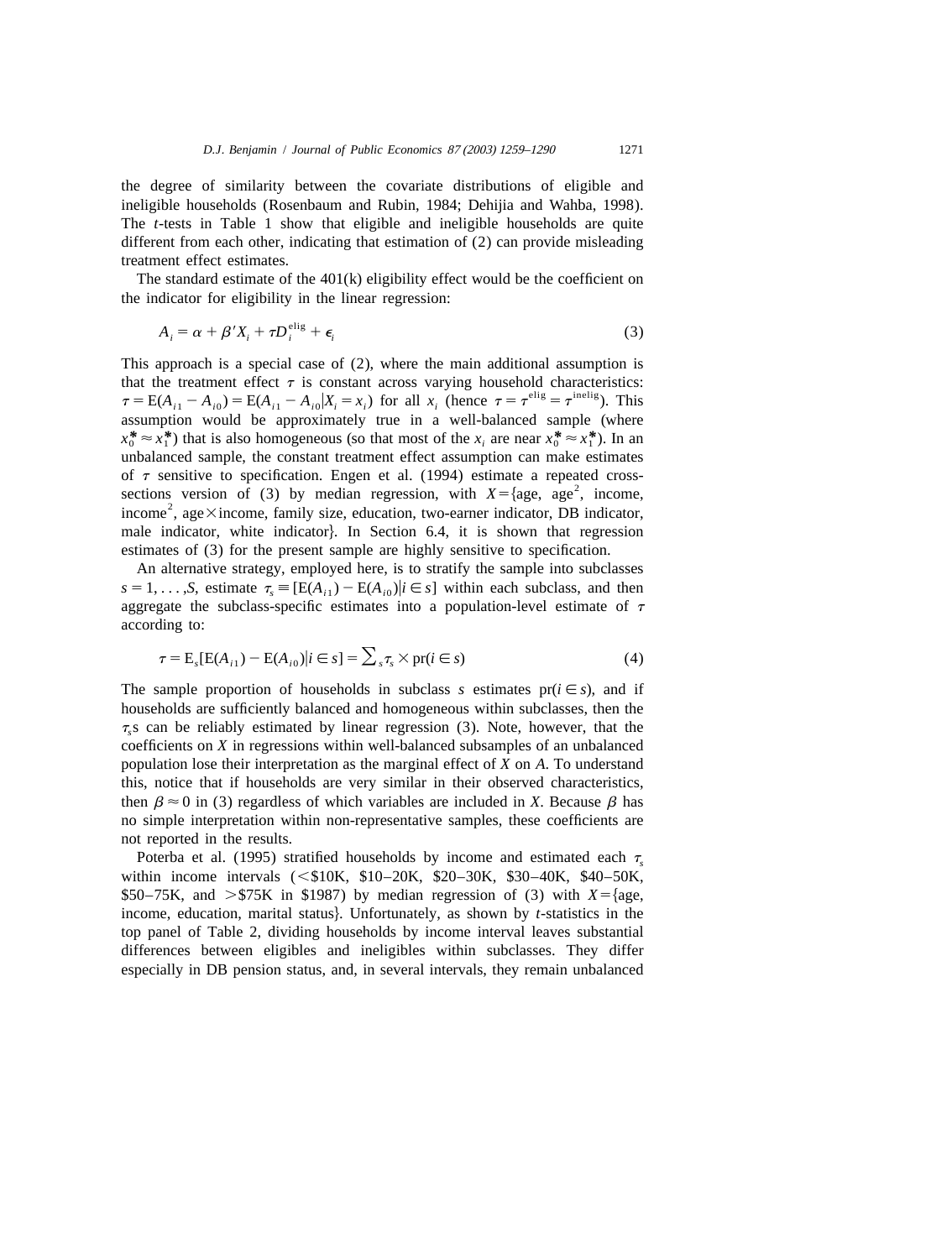Table 2

Balance: *t*-statistics (or *z*-statistics) for covariates within income intervals and estimated propensity score subclasses

| Income<br>intervals | Age     | Income    | Education | Family<br>size | Two-earner<br>status <sup>a</sup> | Marital<br>status <sup>a</sup> | DB<br>status <sup>a</sup> | <b>IRA</b><br>status <sup>a</sup> | Home<br>owner <sup>a</sup> |
|---------------------|---------|-----------|-----------|----------------|-----------------------------------|--------------------------------|---------------------------|-----------------------------------|----------------------------|
| $\mathbf{1}$        | 1.15    | $3.45***$ | $2.93***$ | $-1.33$        | $-0.87$                           | $-0.32$                        | $8.08***$                 | 3.85***                           | $1.83*$                    |
| $\overline{2}$      | $-0.29$ | $5.75***$ | 1.55      | $-2.34**$      | $-0.47$                           | $-2.51**$                      | $13.62***$                | $-1.35$                           | 1.28                       |
| 3                   | $-0.50$ | $3.60***$ | $2.55**$  | $-2.77***$     | $-1.68*$                          | $-4.24***$                     | $10.22***$                | 0.85                              | 1.35                       |
| $\overline{4}$      | 1.13    | 0.22      | $1.82*$   | $-0.67$        | $-0.08$                           | $-1.98**$                      | $7.41***$                 | 1.83                              | $2.03**$                   |
| 5                   | 0.71    | 0.72      | 0.35      | $-0.44$        | $1.93*$                           | $-0.27$                        | $6.54***$                 | 0.39                              | 3 99***                    |
| 6                   | 0.02    | $-0.06$   | $-0.33$   | 1.50           | $1.70*$                           | 0.24                           | $3.74***$                 | 0.07                              | $3.09***$                  |
| 7                   | $-0.55$ | 0.09      | $-0.28$   | $-0.20$        | $3.07***$                         | $2.10**$                       | $3.67***$                 | $2.36**$                          | $3.94***$                  |

| Propensity score |  |
|------------------|--|
|------------------|--|

subclasses

| 1              | $-0.17$ | $8.03***$ | 0.84    | 0.61    | $2.27**$ | $2.69***$ | $2.11**$  | 1.50    | $3.57***$ |
|----------------|---------|-----------|---------|---------|----------|-----------|-----------|---------|-----------|
| 2              | $-0.83$ | $-1.88*$  | $-0.09$ | $-0.31$ | $-0.84$  | $-0.46$   | 0.89      | $-0.78$ | $1.67*$   |
| 3              | $-0.53$ | $-0.84$   | 0.25    | $-0.28$ | $-0.59$  | $-0.92$   | 0.46      | $-0.35$ | 1.97**    |
| $\overline{4}$ | 0.49    | $-0.42$   | 0.13    | 0.03    | 0.23     | $-0.02$   | 0.29      | 0.53    | 1.15      |
| 5              | 0.77    | 1.13      | $-0.05$ | $-0.33$ | 0.04     | $-0.29$   | $-0.39$   | 0.31    | 1.49      |
| 6              | $-0.42$ | 0.52      | 0.42    | 0.04    | 1.36     | $-0.11$   | 0.06      | $-1.03$ | 1.71      |
| 7              | $-0.10$ | 1.28      | 1.25    | 1.00    | $-0.77$  | 0.98      | $-2.42**$ | 1.35    | 0.54      |
| 8              | $-0.89$ | $-0.66$   | 0.67    | $-0.37$ | $-0.11$  | $-0.12$   | 0.78      | $-0.46$ | 0.14      |
| 9              | 1.02    | 0.17      | $-0.82$ | 0.81    | 1.64     | 1.78      | 0.53      | $-0.18$ | $2.30**$  |
| 10             | $-0.25$ | 0.77      | $-0.71$ | $-0.20$ | $-0.58$  | $-0.57$   | $-$ b     | 0.37    | $2.23**$  |
|                |         |           |         |         |          |           |           |         |           |

Source: Author's calculations. Balance for a given covariate within an income interval or propensity score subclass is calculated by regressing the covariate on eligibility and a constant within the subclass. Eicker–White (heteroskedasticity-robust) standard errors are used to calculate *t*-statistics. The income intervals, calculated in 1987 dollars, are as in Poterba et al. (1995):  $\leq$ \$10K, \$10–\$20K, \$20–30K,  $$30-40K, $40-50K, $50-75K, and $>$75K$. Two households fall between intervals and are dropped$ from the analysis. The propensity score specification for which these *t*-statistics are calculated includes all first and second order covariates, including log-income but excluding home ownership status. Significance levels: \*  $P = 0.10$ , \*\*  $P = 0.05$ , \*\*\*  $P = 0.01$ .

<sup>a</sup> *z*-statistics are reported for logistic regressions.

<sup>b</sup> All ineligible households in Subclass 10 have DB plans.

even on income! These differences imply that Poterba et al.'s identifying assumption — that eligibility is random, given income — is false. Covariate balance could be improved by stratifying along several covariate dimensions at once, such as income and DB pension status. Unfortunately, splitting the sample across more covariate dimensions drastically shrinks the number of households within the subclasses, making inference within subclasses far less precise.

The solution adopted here is to form subclasses on the basis of households' estimated propensity scores. A household's *propensity score* is its probability of treatment, given its observed covariates,  $p_i \equiv p(x_i) = p(D_i^{\text{elig}} = 1 | X_i = x_i)$ . Rosenbaum and Rubin (1983) prove that treated and untreated households matched on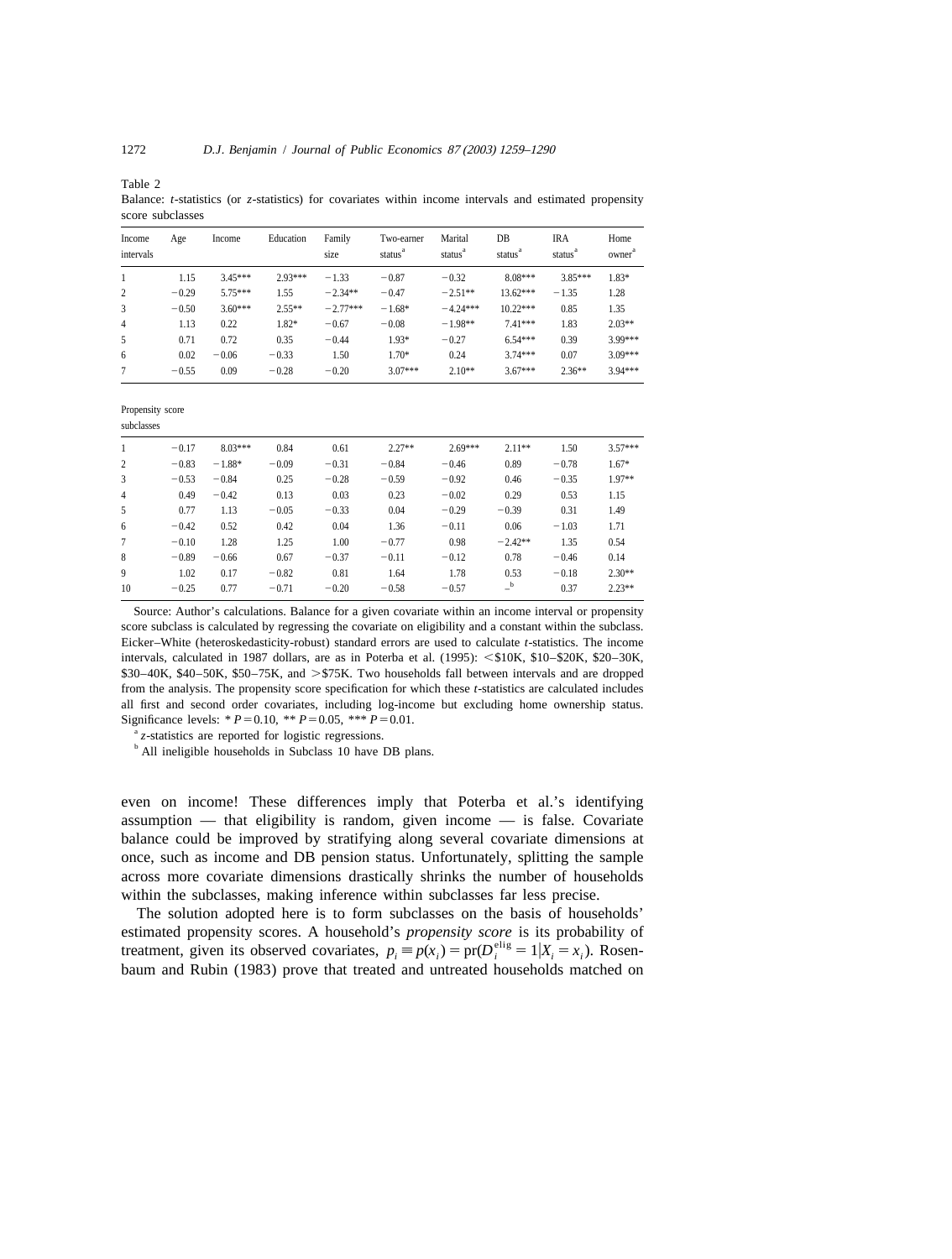their propensity scores are balanced on their multivariate distribution of observed characteristics. That is,  $X_i$  is independent of  $D_i^{\text{elig}}$ , given  $p_i$ . Thus, balanced subclasses are a necessary consequence of subclassification on the true propensity score in large samples. Rosenbaum and Rubin (1983) also prove that if (as assumed here) eligibility  $D_i^{\text{elig}}$  is conditionally random, given  $X_i$ , then it is conditionally random, given  $p_i$ . Thus, the  $\tau$ <sub>s</sub> in (4) can be consistently estimated by running linear regression (3) within propensity score subclasses. Moreover, (3) will be a much better approximation within balanced subclasses than for the sample as a whole. Propensity score subclassification does not guarantee homogeneity of *x* s within subclasses, but, in practice, subclasses are generally less *<sup>i</sup>* heterogeneous than the sample as a whole.

#### 5.2. *Propensity score estimation*

Because propensity scores are not observed (except in randomized experiments), they must be estimated. Recall that the purpose of estimating propensity scores in this context is to generate balanced subclasses, so as long as eligible and ineligible households are similar within subclasses, the propensity score itself does not matter. Thus all choices about the propensity score specification are resolved by trying several specifications chosen as informed guesses and then selecting whichever specification produces the best covariate balance within subclasses (Dehijia and Wahba, 1998). This criterion makes the procedure essentially nonparametric.

In the present analysis, propensity scores were estimated by logistically regressing 401(k) eligibility on the covariates. Interestingly, specifications that included home ownership were no better and often much worse in terms of balance than specifications that excluded home ownership. This means that the factors determining 401(k) eligibility are very different for renters than for homeowners. Separate analyses for homeowners and renters in Section 6 confirm that these groups exhibit quite distinct saving behavior. Because including home ownership did not improve balance within subclasses, it was excluded from the propensity score model.

Several features of the data indicate that second order covariate terms should be included in the specification. For one thing, there is evidence of non-linearities in the relationship between covariates and eligibility. The probability of eligibility increases with income up to about \$170K and decreases thereafter (see Abadie's, 2000, Fig. 1), and the relationship between eligibility and income differs depending on whether the household has a DB pension (Engelhardt, 2000). Age is also non-linearly related to eligibility, with middle-aged households more likely to be eligible than either younger or older households (see Pence's, 2001, Table C). Furthermore, the unequal standard deviations of covariates between eligibles and ineligibles suggests the presence of still more non-linearities in the relationship between covariates and eligibility. Moreover, including second order covariates in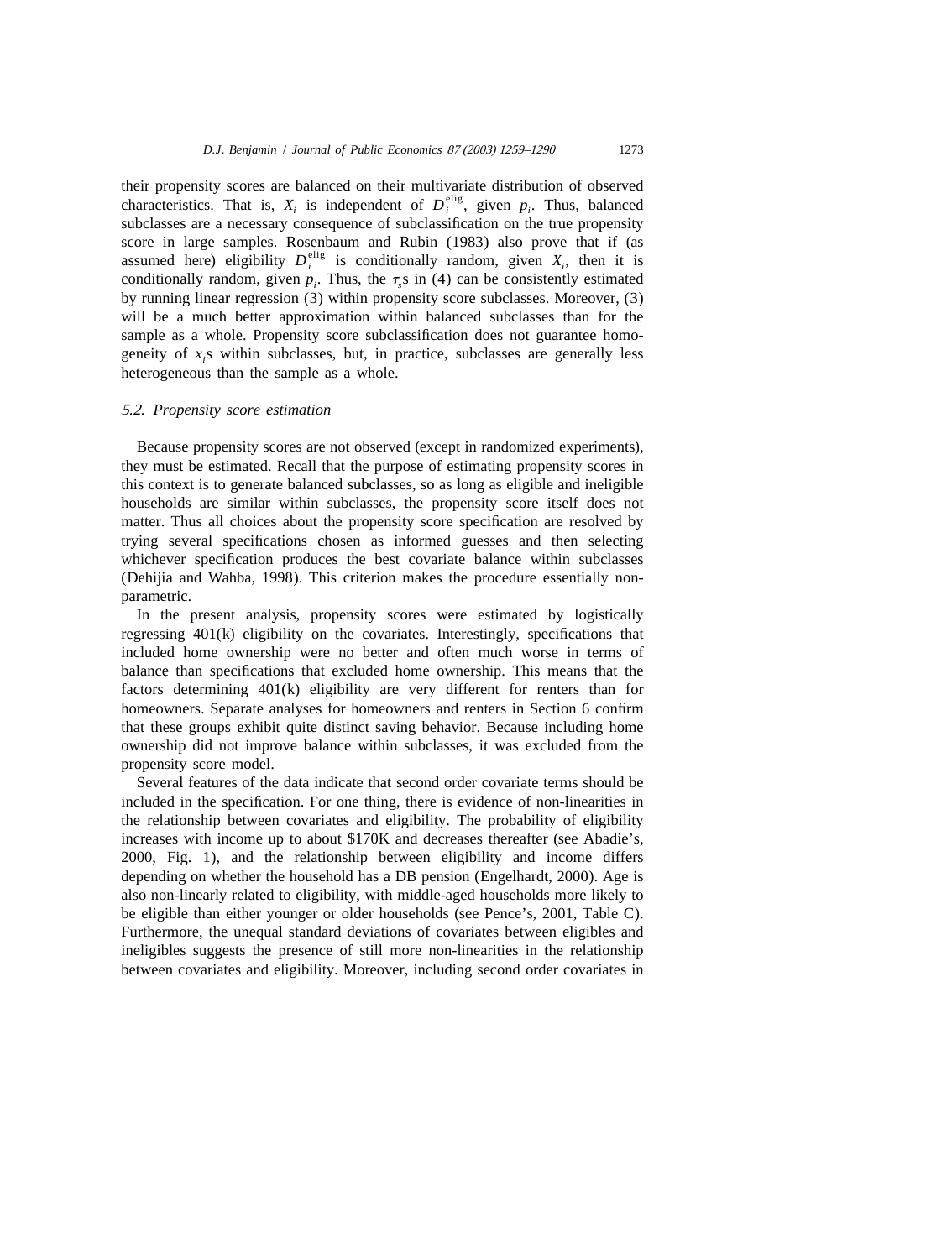the propensity score specification ensures that households within propensity score subclasses will be balanced on both the first and second moments of their covariate distributions.

Thus, the specification that produced the best overall balance included both income and log-income as covariates, excluded home ownership, and included squared terms and all interactions.<sup>11</sup> The main results of this paper are based on this specification, but, for comparison, some results are given in Section 6.4 for other specifications.

To examine covariate balance and to calculate the  $\tau$  s in (4), households are stratified into ten estimated propensity score subclasses. More subclasses creates better homogeneity within subclasses and reduces bias in  $\tau<sub>s</sub>$  estimates but also results in fewer households in each subclass and therefore less precise  $\tau$  estimates (see Du, 1998). Improvement in balance due to subclassification can be measured by 'percent bias reduction'; across a variety of standard distributions for the covariates, the large sample bias reduction for a particular covariate for five subclasses is about 90% and over 95% for ten subclasses (see Cochran, 1968; Rosenbaum and Rubin, 1984). Because there are more ineligible than eligible households in the sample, arbitrary propensity score intervals might contain too few eligible households for reliable inference; therefore, the propensity score intervals defining the subclasses are chosen here to generate a nearly equal number, 369 households, of eligibles within each subclass.

The bottom panel of Table 2 reports *t*-statistics as a measure of balance within propensity score subclasses. Outside Subclass 1 and excluding home ownership, eligible and ineligible households are nearly identical in their observed covariates.<sup>12</sup> Subclassification on the estimated propensity score has simultaneously balanced all covariates included in the propensity score model. Balance on the second order covariates is also excellent. Relative to the imbalances in the sample as a whole, propensity score subclassification reduces bias most in DB status (99%), IRA status (95%), education (94%), and income (94%). It reduces bias least in homeownership status (49%), family size (65%), and marital status (79%). The balance produced by propensity score subclassification is also clearly superior to that produced by income subclassification (the top panel of Table 2).

Eligible households have a mean estimated propensity score of 0.48, with a

<sup>&</sup>lt;sup>11</sup>The logistic regression results that describe the propensity score model are available at http://www.economics.harvard.edu/ $\sim$ dbenjami/papers.html. Separate logistic regressions for homeowners and renters (excluding the homeownership terms) are also available.

 $12$ Propensity score subclassification often fails to balance covariates in the first and last subclasses. Here, balance is poor in Subclass 1 because there are a substantial number of ineligible households in that subclass with estimated propensity scores below the lowest eligible household's estimated propensity score. It is possible to improve balance in Subclass 1 by, for example, dropping ineligible households whose estimated propensity score falls below the minimum estimated propensity score among eligible households. Matching methods, though more complicated to implement, can achieve even better balance than subclassification.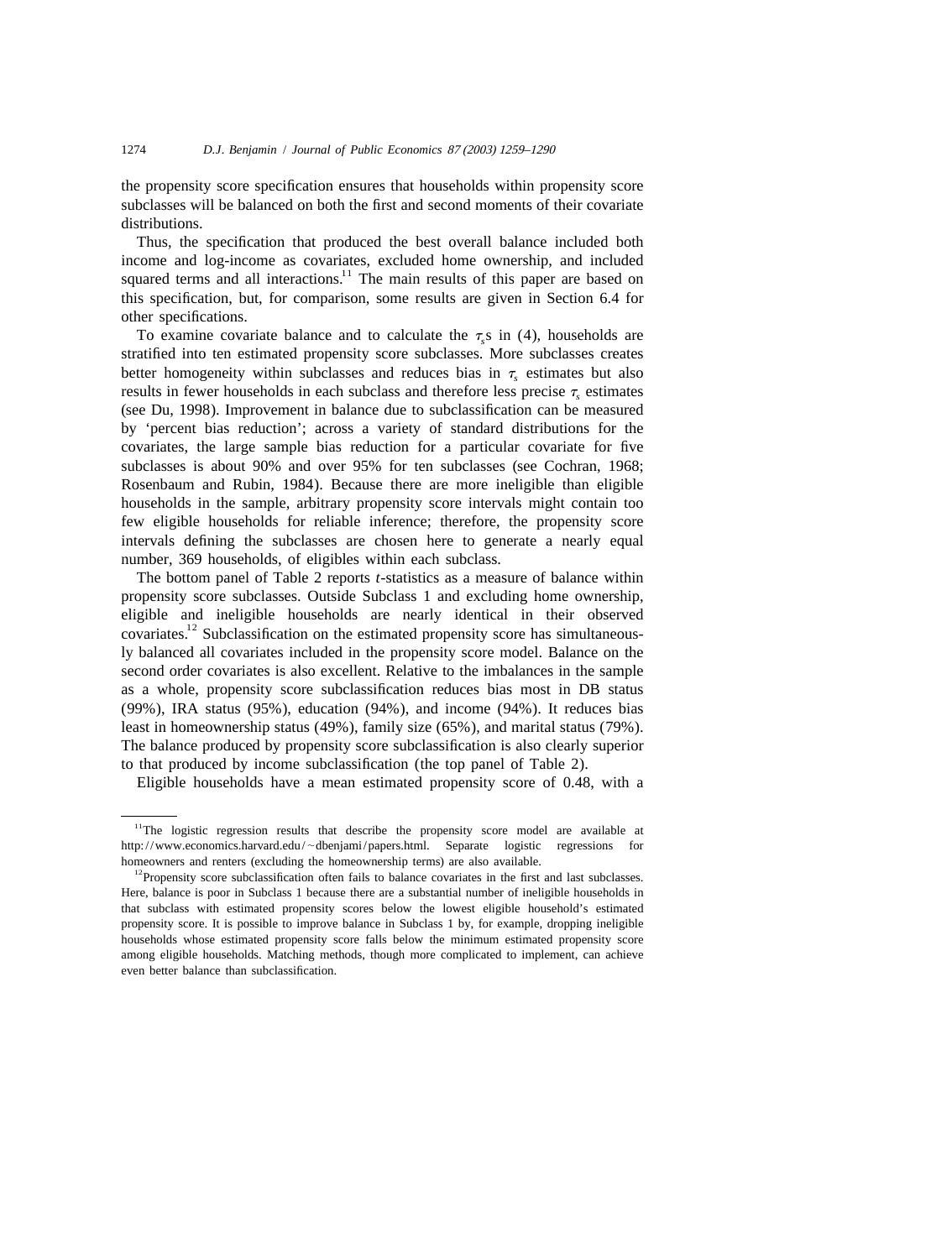standard deviation of 0.17. Ineligible households have a mean estimated propensity score of 0.31, with a standard deviation of 0.19. The fact that mean estimated propensity scores differ by a standard deviation confirms that the two groups are, in a multivariate sense, substantially different and reinforces the desirability of subclassification.

### **6. Results**

### 6.1. *Population*-*level eligibility effects on savings*

Previous researchers have focused on estimating median 401(k) effects because of concerns that outliers would influence mean effect estimates (Poterba et al., 1995). Unless such households are misreported, however, they are important to include for assessing the mean effect of 401(k)s, knowledge of which is essential for evaluating the aggregate impact of  $401(k)s$ . Moreover, the mean  $401(k)$  effect can be compared with the median effect to infer how the distribution of household responses is skewed. Importantly, subclassification reduces the impact of an inappropriately influenced effect estimate by averaging it with effect estimates from other subclasses.

 $\tau_s$  is estimated for each subclass  $s = 1, \ldots, 10$  as the coefficient on eligibility in regression (3) within each subclass. Because some statistically significant differences in household characteristics remain between eligibles and ineligibles within subclasses — especially in home ownership — the independent variables in this regression (besides eligibility itself) are age, income, log-income, family size, marital status, two-earner status, DB status, IRA status, home ownership, and interactions of home ownership with each of the other independent variables (except eligibility). This specification allows household characteristics to affect asset accumulation differently for homeowners and renters but restricts the eligibility effect to be the same for homeowners and renters.

Columns 2 and 5 of Table 3 report results from OLS and median regression estimates of the  $\tau$ , values, respectively. These are estimates of the 401(k) eligibility effect on private savings for households with specific, non-representative distributions of characteristics. They have no natural economic interpretation. For example, even though households in higher subclasses have higher average incomes, the  $\tau$ <sub>s</sub> are not comparable to eligibility effects within income intervals because households vary between subclasses on many characteristics. In fact, because the propensity score model includes squared income terms, many of the highest income households are in lower subclasses. Also, because the propensity score model includes interaction terms, the covariance structure of household characteristics affects the composition of the subclasses.

The  $\tau$  standard error estimates reported in Table 3 would be unbiased if the subclasses were formed using the true propensity scores. Perhaps surprisingly,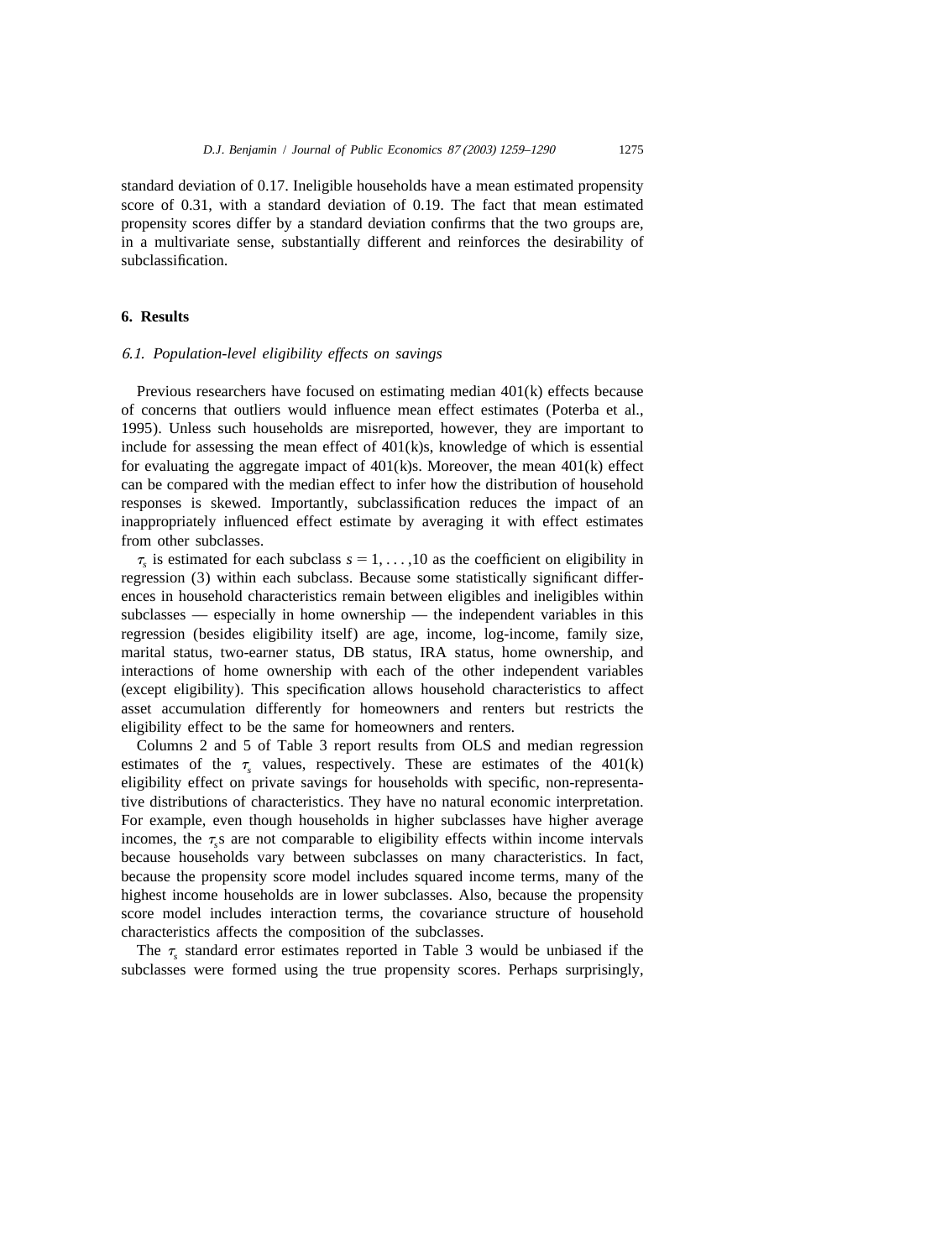|                                                       | Mean effect           |           |          | Median effect |           |          |  |
|-------------------------------------------------------|-----------------------|-----------|----------|---------------|-----------|----------|--|
| Propensity                                            | Private               | Mean      | % NS     | Private       | Median    | % NS     |  |
| score                                                 | savings               | 401 $(k)$ | for avg. | savings       | 401 $(k)$ | for avg. |  |
| subclass                                              | effect                | assets    | HH       | effect        | assets    | HH       |  |
| 1                                                     | $-$ \$1852            | \$4036    | $-46$    | \$706***      | \$600     | 118      |  |
|                                                       | $(\$2922)$            |           | (72)     | (\$194)       |           | (32)     |  |
| $\overline{c}$                                        | \$3099                | \$6219    | 50       | \$3474 ***    | \$1200    | 289      |  |
|                                                       | $($ \$3982)           |           | (64)     | $(\$740)$     |           | (62)     |  |
| 3                                                     | \$6899                | \$8129    | 85       | \$1901*       | \$1400    | 136      |  |
|                                                       | $(\$6510)$            |           | (80)     | ( \$1123)     |           | (80)     |  |
| 4                                                     | \$2859                | \$8650    | 33       | \$2279        | \$2000    | 114      |  |
|                                                       | (\$5114)              |           | (59)     | (\$1914)      |           | (96)     |  |
| 5                                                     | \$3045                | \$11 652  | 26       | $-$ \$907     | \$2500    | $-36$    |  |
|                                                       | $($ \$8438)           |           | (72)     | ( \$1896)     |           | (76)     |  |
| 6                                                     | \$10 444              | \$11 072  | 95       | \$1200        | \$3000    | 40       |  |
|                                                       | $(\$7591)$            |           | (69)     | (\$2417)      |           | (81)     |  |
| 7                                                     | \$3316                | \$12 043  | 28       | \$3181        | \$3500    | 91       |  |
|                                                       | (\$6810)              |           | (57)     | (\$2757)      |           | (79)     |  |
| 8                                                     | \$5163                | \$12 658  | 41       | \$6851**      | \$3000    | 228      |  |
|                                                       | ( \$7184)             |           | (57)     | $($ \$3306)   |           | (110)    |  |
| 9                                                     | \$650                 | \$12 625  | 5        | \$4994        | \$4500    | 111      |  |
|                                                       | ( \$11 456)           |           | (91)     | (\$3358)      |           | (75)     |  |
| 10                                                    | \$19 892 <sup>ª</sup> | \$20 679  | 96       | \$15 124**    | \$9000    | 168      |  |
|                                                       | (\$32862)             |           | (159)    | $($ \$6788)   |           | (75)     |  |
|                                                       |                       |           |          |               |           |          |  |
| Overall                                               | \$3434                | \$8623    | 23       | \$2738***     | \$2183    | 131***   |  |
| effect $(\tau^{\wedge})$                              | (S2444)               |           | (28)     | $(\$576)$     |           | (22)     |  |
| Eligibles'                                            | \$5370                | \$10772   | 41       | \$3895***     | \$3069    | $127***$ |  |
| effect $(\tau^{\mathrm{elig}\,\wedge})$               | $(\$3921)$            |           | (26)     | $($ \$953)    |           | (25)     |  |
|                                                       | \$2310                | \$7375    | 13       | \$2067***     | \$1669    | 134***   |  |
| Ineligibles'<br>effect $(\tau^{\text{inelig}})$       |                       |           |          |               |           |          |  |
|                                                       | ( \$1931)             |           | (34)     | (\$392)       |           | (22)     |  |
| Households with total wealth $\leq$ \$100 000 only    |                       |           |          |               |           |          |  |
| Overall                                               | \$1795***             | \$4747    | $37**$   | \$1819 ***    | \$1203    | 180***   |  |
| effect $(\tau^{\hat{ }})$                             | $(\$640)$             |           | (16)     | $(\$424)$     |           | (42)     |  |
|                                                       | \$1986***             | \$5404    | $36***$  | \$2222***     | \$1586    | $176***$ |  |
| Eligibles'<br>effect $(\tau^{\textrm{elig}\,\wedge})$ |                       |           |          |               |           |          |  |
|                                                       | $($ \$688)            |           | (13)     | $(\$658)$     |           | (51)     |  |
| Ineligibles'                                          | \$1702**              | \$4429    | $37**$   | $$1624***$    | \$1017    | 182***   |  |
| effect $(\tau^{\rm inelig.})$                         | $(\$679)$             |           | (18)     | (\$334)       |           | (40)     |  |

Regression results within propensity score subclasses

Source: Author's calculations. Mean and median private savings effects are calculated by OLS and median regression, respectively, of benchmark-adjusted private total wealth on the covariates, as well as on interactions of home ownership status with age, income, education, family size, log-income, and IRA status. Mean effects report Eicker–White (heteroskedasticity-robust) standard errors in parentheses, while median effects report bootstrapped standard errors (using 200 repetitions). Mean and median % new saving calculations and population average effect estimates are described in the text. Significance levels: \*  $P = 0.10$ , \*\*  $P = 0.05$ , \*\*\*  $P = 0.01$ .

<sup>a</sup> Home ownership is excluded as a right-hand side variable in Subclass 10 due to collinearity.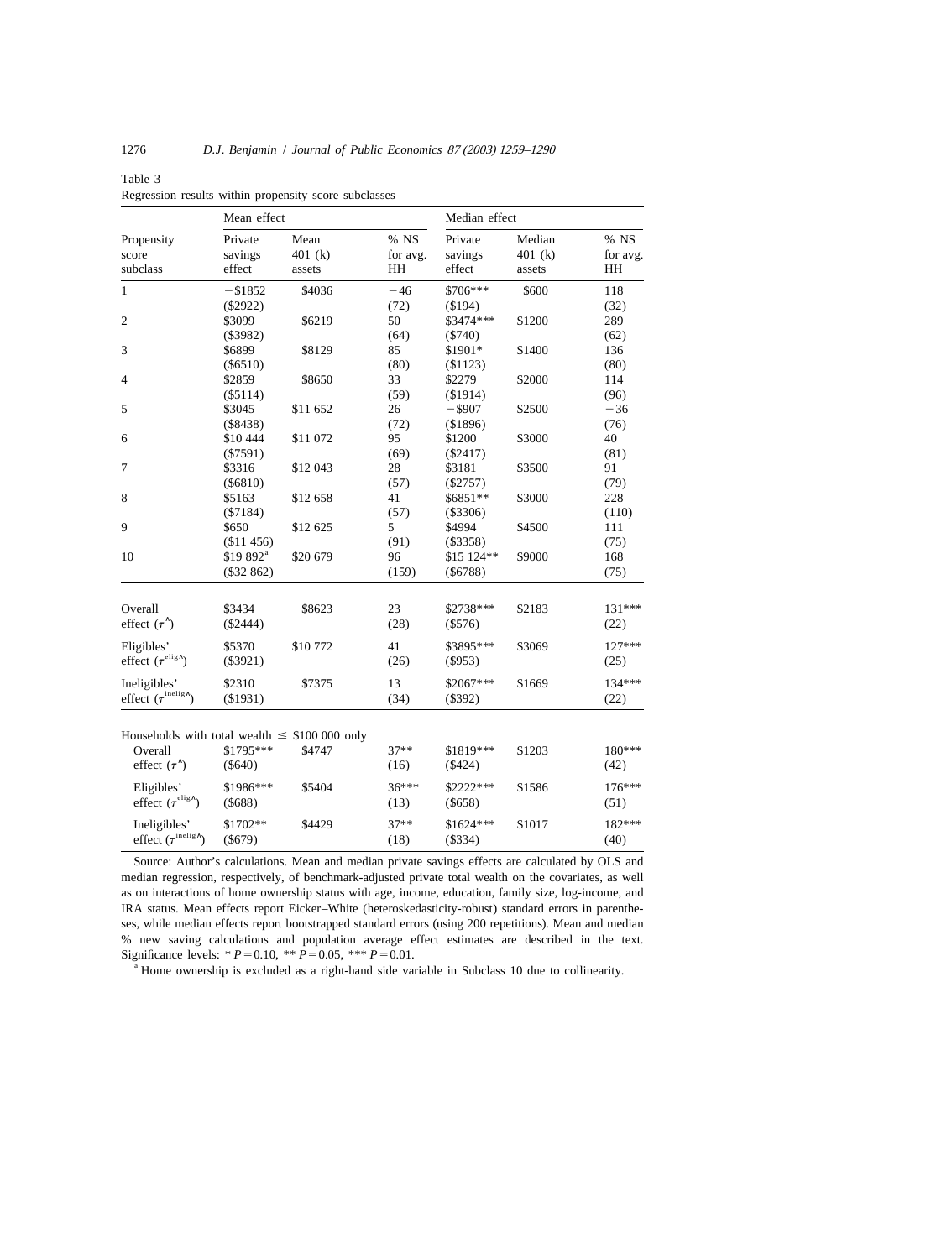because households were subclassified on the basis of estimated propensity scores, the reported standard errors are probably *overestimated* (Rubin and Thomas, 1992). To understand this, consider the *t*-statistics measuring balance reported in Table 2. If households had been subclassified on the basis of their true propensity scores — that is, if households had been randomly assigned to be eligible or ineligible — then about 5% of the balance *t*-statistics would have been statistically significant at the 5% level (just by chance). In fact, outside Subclass 1 and excluding home ownership, only eight *t*-statistics were significant out of nine subclasses $\times$ 50 first and second order covariates = 450 calculated *t*-statistics about 1.8%, far fewer than 5%. Thus, because the propensity score estimation procedure overfit the data, households within subclasses are more similar on observables (besides home ownership) than they would have been under unconditional random assignment. This reduces the chance that the effect estimates are influenced by random covariate imbalances, raising the estimates' precision. Nonetheless, the standard errors are large relative to the effect estimates, indicating substantial heterogeneity in asset accumulation behavior even among households with similar observed characteristics.

Columns 4 and 7 of Table 3 report the mean and median percentage of 401(k) balances that are new private savings, respectively. These percentages and standard errors are calculated by dividing the private wealth effect and standard error within each subclass by the mean or median eligibles' holding of  $401(k)$ assets (columns 3 and 6) within that subclass, respectively.

The first row in the second panel of Table 3 presents the population-level 'average treatment effect'  $(\tau^{\prime})$ , average 401(k) assets, and new private savings percentage. Recall from (4) that  $\tau = \sum_{s} \tau_s \times pr(i \in s)$ . Here, to correct for the SIPP's undersampling of wealthy households,  $pr(i \in s)$  is estimated as the sum of households' population weights in subclass *s* divided by the sum of households' population weights in the sample. The mean household's new private savings percentage is calculated from the subclass-specific estimates analogously,  $\%$ *ns*  $=$ 

 $\Sigma_s \%$ ns,  $\times$  pr( $i \in s$ ).<br>
The standard error for  $\tau^{\wedge}$  is estimated according to  $\text{Var}(\tau^{\wedge}) = \text{Var}[\Sigma_s \tau_s^{\wedge} \times \text{pr}(i \in s)] \ge \Sigma_s \text{Var}[\tau_s^{\wedge} \times \text{pr}(i \in s)] = \Sigma_s[\text{pr}(i \in s)]^2 \times \text{Var}(\tau_s^{\wedge})$ , which would hold with equali the propensity score estimation) depend on the particular sample of households drawn from the population. As a result, the standard error aggregation is biased downward, though not by much (see Du, 1998). Use of regression to control locally for covariates within subclasses substantially mitigates this bias by reducing the dependence of the  $\tau_s^{\wedge}$  values on the sample.<br>The 'average treatment effect on the treated' estimate ( $\tau^{\text{elig}\wedge}$ ) and stan

are calculated using the fact that  $\tau^{elig} = \sum_s \tau_s \times \text{pr}(i \in s | D_i^{elig} = 1)$ ; similarly for the 'average treatment effect on the untreated.' The new savings percentage for eligibles and ineligibles are also calculated analogously,  $\frac{\partial}{\partial n} s \sin \theta = \sum_{n=1}^{\infty} \frac{\partial}{\partial n} s_n \times$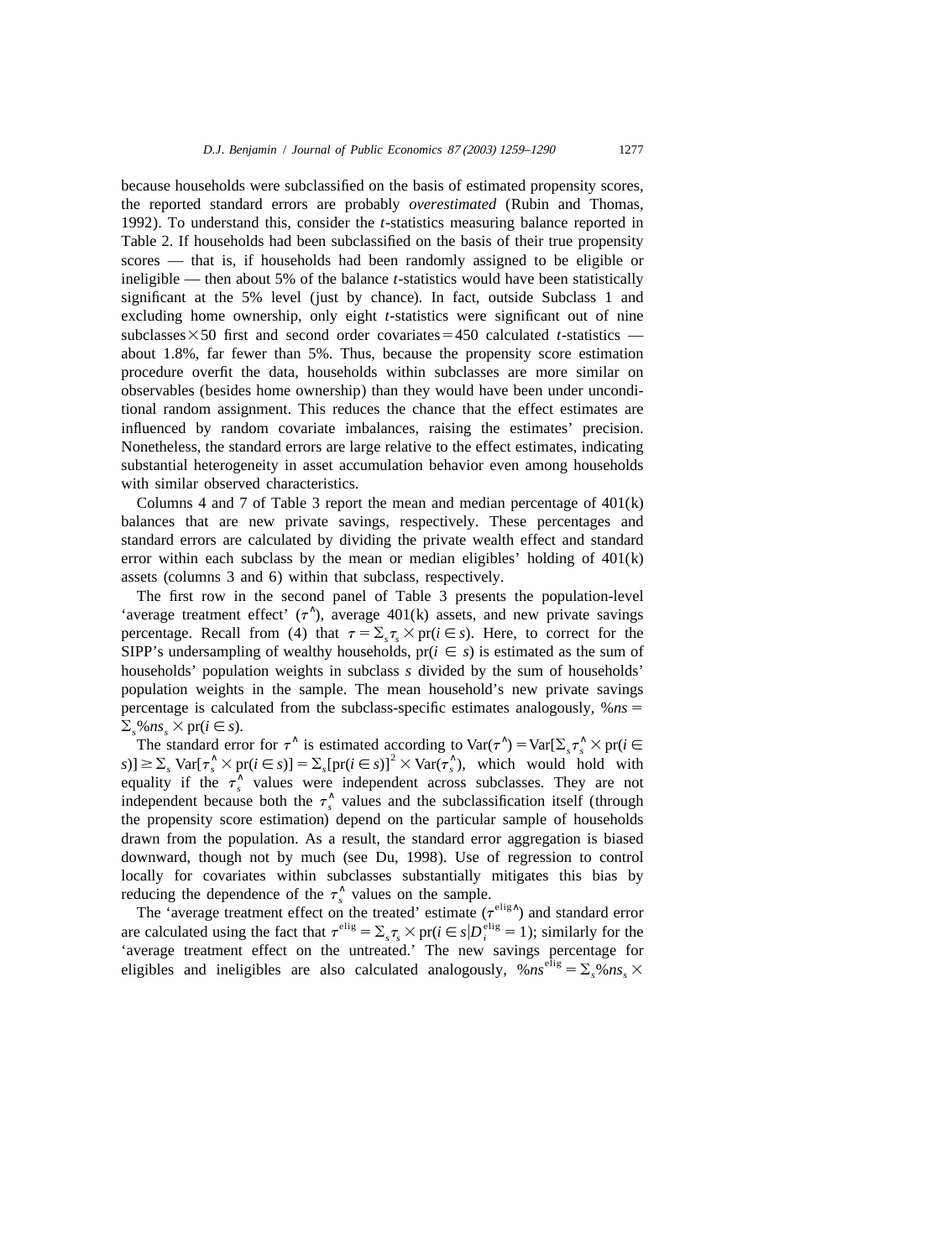$pr(i \in s | D_i^{\text{elig}} = 1)$  and  $\% ns^{\text{inelig}} = \sum_s \% ns_s \times pr(i \in s | D_i^{\text{elig}} = 0)$ . Estimates of these quantities are given in the last two rows of the second panel of Table 3.

For the population median treatment effect,  $\tau^{\text{med}} = \text{med}(A_{i1} - A_{i0})$ , it is not correct to calculate the overall effect on median private savings by taking a weighted average of the median subclass effects:  $\tau^{\text{med}} \neq E_s$  [ $\tau_s^{\text{med}} | i \in s$ ], so these 'median estimates' should not be taken literally. Nonetheless, estimating the 'median' in this way gives a sense for the *relative* magnitude of the populationlevel median compared with the analogously calculated population-level mean. The 'median estimates' reported here are *not* actually estimates of  $\tau^{\text{med}}$ .

One main result in this paper is that the percentage of  $401(k)$  assets that represent new private savings is substantially smaller for the mean household than for the median household. Since eligibles' mean  $401(k)$  balances are so much larger than their median balances, this result implies that a minority of eligible households — probably those with the most financial sophistication or the greatest taste for saving — accumulate relatively large stocks of  $401(k)$  assets, relatively little of it new savings.

The last panel of Table 3 reports the population-level results when the analysis excludes wealthy households (those with total wealth greater than \$100 000), who are most likely to influence mean effects. As expected, average 401(k) balances and 401(k) eligibility effects measured in dollars are smaller for this sample, and this population's mean effects are estimated much more precisely. The basic pattern persists, however: the percentage of  $401(k)$  assets that represent new private savings is substantially smaller for the mean than for the median household.

Another set of main results addresses the composition of aggregate 401(k) assets. To measure the proportion of the average  $401(k)$  dollar that is new private savings requires weighting the subclass estimates by average subclass  $401(k)$ balances,  $\sum_{s}$ % $n_s \times$  pr(401(k)\$  $\in$  *s*). This figure, 50%, is reported in the first row of Table 4. The analogous figure for post-tax total wealth (applying the adjustment from Section 4) — the proportion of the average 401(k) dollar that is new *national* savings — is 24% (not shown in Table 4). The difference, about a quarter of 401(k) assets, is foregone tax revenue. Furthermore, the analogous figure for unadjusted total wealth (not shown) is 75%, suggesting that about a quarter of aggregate 401(k) assets are conversions (20 percentage points by assumption in Section 3) or marginal firm-level substitution with DB assets (5 percentage points as a result of the benchmark assumption in Section 3). The remaining quarter of aggregate 401(k) balances presumably represents household-level substitution from other assets classes. Particular sources of substitution are examined in Section 6.3.

### 6.2. *Eligibility effects on savings for subpopulations*

This section addresses how the average household's new savings percentage differs across different kinds of households. For example, the effect estimates are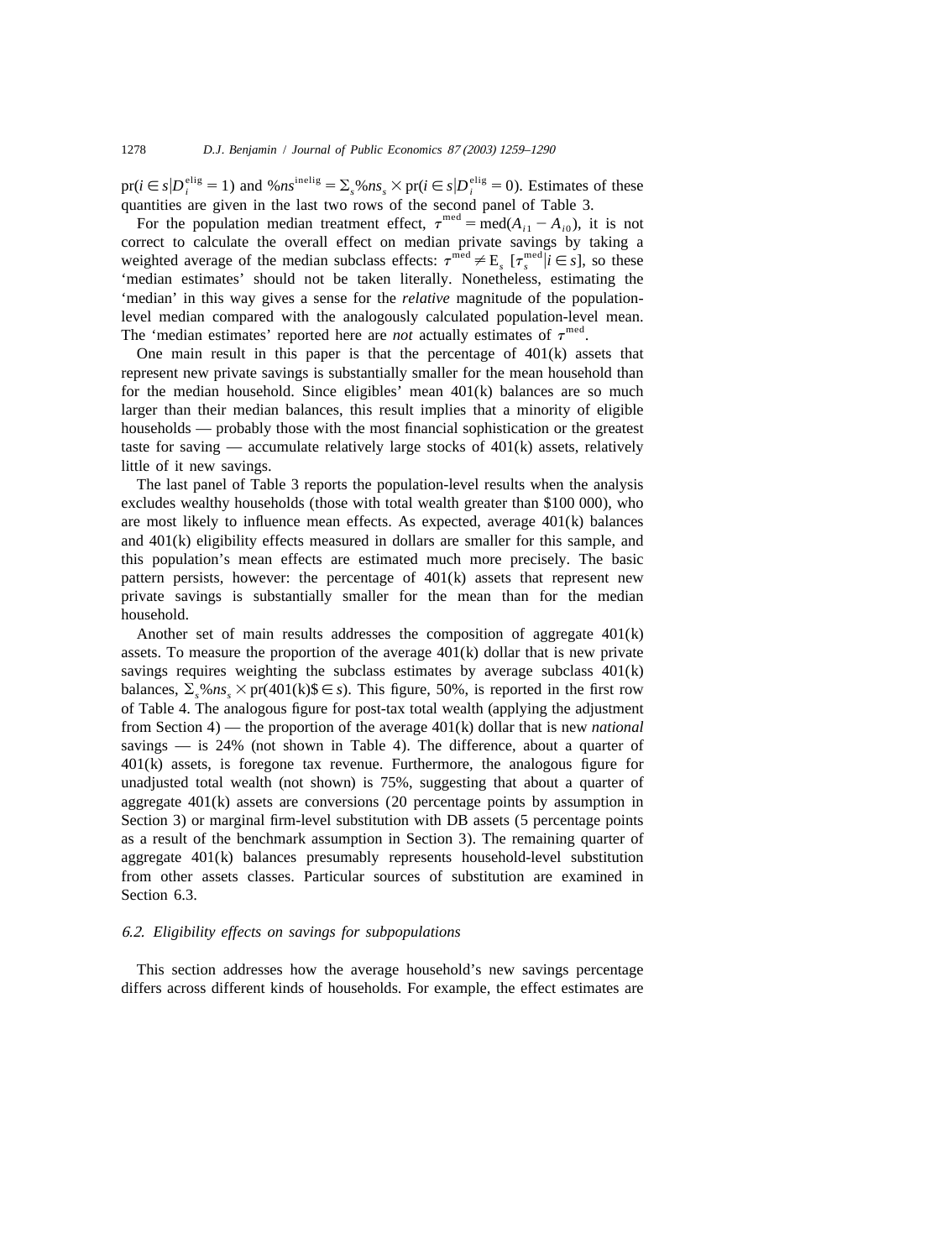|                              | Mean effect              |                  |                                                     | Median effect              |                            |                           |                                                     |
|------------------------------|--------------------------|------------------|-----------------------------------------------------|----------------------------|----------------------------|---------------------------|-----------------------------------------------------|
|                              | Mean<br>401(k)<br>assets | % NS<br>HН       | % Net non-<br>for avg. IRA-401 $(k)$<br>Fin. assets | % NS<br>for avg.<br>Dollar | Median<br>401(k)<br>assets | % NS<br>HH                | % Net non-<br>for avg. IRA-401 $(k)$<br>Fin. assets |
| Whole sample                 |                          |                  |                                                     |                            |                            |                           |                                                     |
| All                          | \$8623                   | 23               | 8                                                   | 50                         | \$2183                     | $131***^g$ 3 <sup>g</sup> |                                                     |
| households                   |                          | (28)             | (14)                                                | (36)                       |                            | (22)                      | (5)                                                 |
| Total wealth                 | \$4747                   | 38**             | $-7$                                                | 38***                      | \$1203                     | 180***                    | 6 <sup>h</sup>                                      |
| $\leq$ \$100 000             |                          | (16)             | (8)                                                 | (13)                       |                            | (42)                      | (9)                                                 |
| Homeownership <sup>a</sup>   |                          |                  |                                                     |                            |                            |                           |                                                     |
| Homeowners                   | \$10 983                 | $\boldsymbol{0}$ | 4                                                   | 32                         | \$3281                     | 191**                     | 12                                                  |
|                              |                          | (30)             | (16)                                                | (25)                       |                            | (79)                      | (8)                                                 |
| Renters                      | \$4076                   | 101***           | $-17$                                               | 99**                       | \$702                      | 216***                    | 30                                                  |
|                              |                          | (39)             | (17)                                                | (47)                       |                            | (64)                      | (20)                                                |
| IRA Status <sup>b</sup>      |                          |                  |                                                     |                            |                            |                           |                                                     |
| Households                   | \$16 253                 | 35               | $-13$                                               | 19                         | \$6308                     | 81                        | 37                                                  |
| with IRA                     |                          | (43)             | (23)                                                | (36)                       |                            | (83)                      | (27)                                                |
| Households                   | \$6181                   | 39               | 24                                                  | 64***                      | \$1185                     | 220***                    | $-13$                                               |
| without IRA                  |                          | (27)             | (14)                                                | (24)                       |                            | (33)                      | (8)                                                 |
|                              |                          |                  |                                                     |                            |                            |                           |                                                     |
| $Age^c$                      |                          |                  |                                                     |                            |                            |                           |                                                     |
| Under age 40                 | \$5245                   | 62               | 15                                                  | 55                         | \$1479                     | $130***$                  | 6                                                   |
|                              |                          | (42)             | (26)                                                | (38)                       |                            | (41)                      | (10)                                                |
| Age 40 and up                | \$5457                   | 21               | $-4$                                                | 33                         | \$3282                     | 141 ***                   | $-10^{1}$                                           |
|                              |                          | (31)             | (17)                                                | (27)                       |                            | (41)                      | (12)                                                |
| Defined benefit <sup>d</sup> |                          |                  |                                                     |                            |                            |                           |                                                     |
| Households                   | \$9565                   | $76***$          | 15                                                  | $80**$                     | \$2881                     | 399*                      | $-40$                                               |
| with DB                      |                          | (31)             | (15)                                                | (34)                       |                            | (239)                     | (42)                                                |
| Households                   | \$8269                   | 23               | $-4$                                                | 10                         | \$2539                     | 120***                    | 8                                                   |
| without DB                   |                          | (32)             | (19)                                                | (32)                       |                            | (32)                      | (8)                                                 |
| Income <sup>d</sup>          |                          |                  |                                                     |                            |                            |                           |                                                     |
| $\leq$ \$30 000              | \$4043                   | 66               | $-10$                                               | 63                         | \$688                      | $187***^{f}$ $21*^{f}$    |                                                     |
|                              |                          | (49)             | (18)                                                | (44)                       |                            | (53)                      | (11)                                                |
| $>$ \$30 000                 | \$12 574                 | 47               | 3                                                   | 39                         | \$3872                     | 142***                    | $-5$                                                |
|                              |                          | (28)             | (17)                                                | (26)                       |                            | (42)                      | (10)                                                |
|                              |                          |                  |                                                     |                            |                            |                           |                                                     |
| Family size <sup>d</sup>     |                          |                  |                                                     |                            |                            |                           |                                                     |
| Three or more                | \$8290                   | $-26$            | $-14$                                               | 18                         | \$2190                     | 134***                    | $\boldsymbol{0}$                                    |
|                              |                          | (44)             | (22)                                                | (34)                       |                            | (49)                      | (10)                                                |
| One or two                   | \$8878                   | 52               | 17                                                  | $69***$                    | \$2330                     | 151***                    | $8^{\rm i}$                                         |
|                              |                          | (37)             | (18)                                                | (29)                       |                            | (39)                      | (13)                                                |

Table 4 Overall 401(k) eligibility effect estimates for subpopulations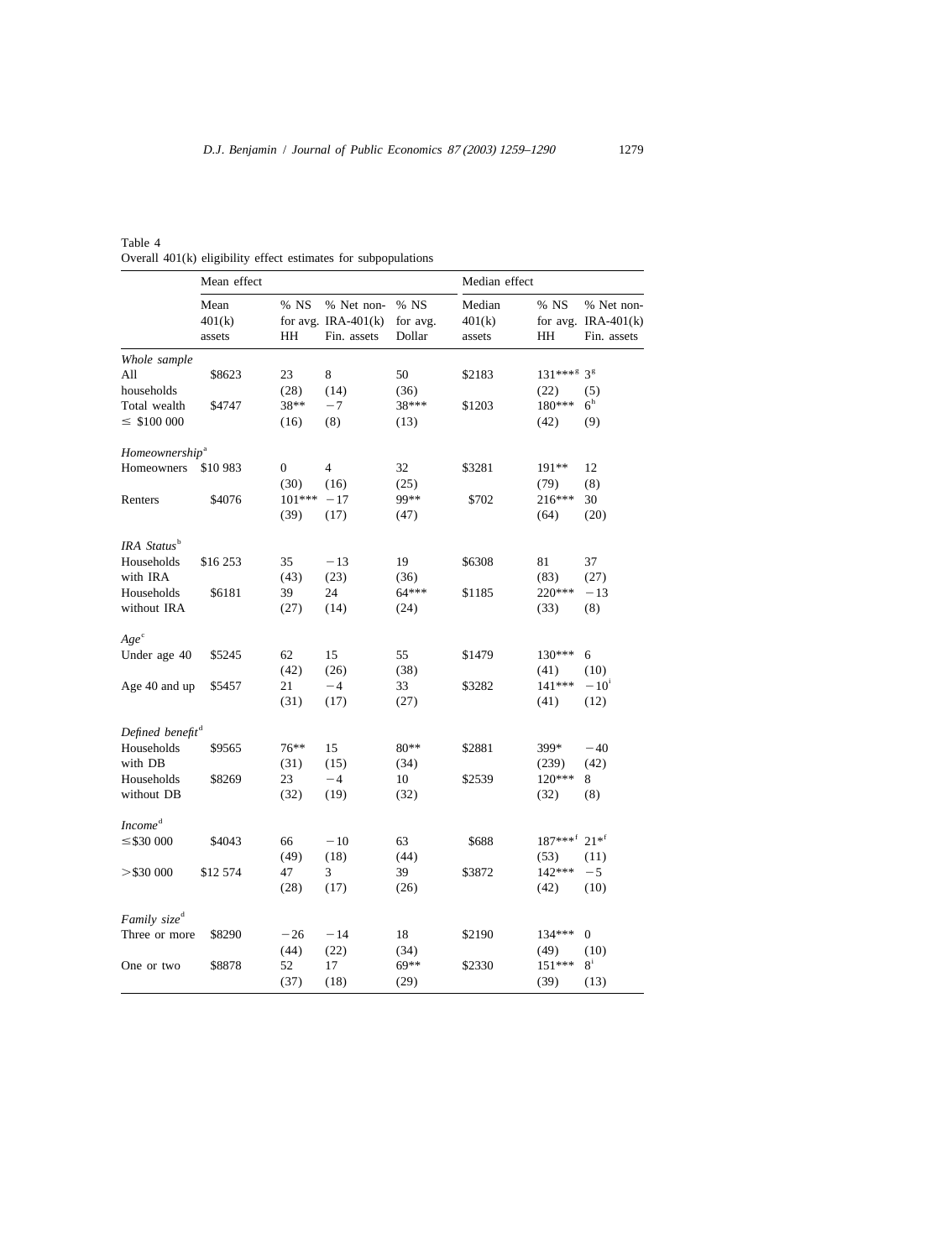#### Table 4. Continued

|                             | Mean effect              |            |                                                     | Median effect              |                            |            |                                                     |
|-----------------------------|--------------------------|------------|-----------------------------------------------------|----------------------------|----------------------------|------------|-----------------------------------------------------|
|                             | Mean<br>401(k)<br>assets | % NS<br>HH | % Net non-<br>for avg. IRA-401 $(k)$<br>Fin. assets | % NS<br>for avg.<br>Dollar | Median<br>401(k)<br>assets | % NS<br>HH | % Net non-<br>for avg. IRA-401 $(k)$<br>Fin. assets |
| Education <sup>d</sup>      |                          |            |                                                     |                            |                            |            |                                                     |
| Finished high               | \$7023                   | 34         | 12                                                  | 54                         | \$1504                     | $191***8$  | $-5$                                                |
| school or less              |                          | (36)       | (13)                                                | (43)                       |                            | (46)       | (10)                                                |
| More than                   | \$10 396                 | 38         | $-1$                                                | 49                         | \$2485                     | $91**$     | 8                                                   |
| high school                 |                          | (34)       | (21)                                                | (31)                       |                            | (41)       | (12)                                                |
| Marital status <sup>e</sup> |                          |            |                                                     |                            |                            |            |                                                     |
| Married                     | \$10 093                 | 12         | $-4$                                                | 36                         | \$2841                     | $120***$   | $-3$                                                |
|                             |                          | (36)       | (17)                                                | (27)                       |                            | (37)       | (9)                                                 |
| Unmarried                   | \$6407                   | 17         | 20                                                  | 41                         | \$1441                     | 182***     | $-11$                                               |
|                             |                          | (33)       | (26)                                                | (41)                       |                            | (64)       | (19)                                                |
| Two-earner <sup>e</sup>     |                          |            |                                                     |                            |                            |            |                                                     |
| Two earners                 | \$9995                   | 52         | $-11$                                               | 37                         | \$2878                     | $170***$   | $-13$                                               |
|                             |                          | (33)       | (23)                                                | (35)                       |                            | (50)       | (13)                                                |
| Single earner               | \$7912                   | 28         | 16                                                  | $56*$                      | \$1880                     | $125***$   | 9                                                   |
|                             |                          | (33)       | (19)                                                | (30)                       |                            | (26)       | (7)                                                 |

Source: Author's calculations. Right-hand side variables in the within-subclass regressions are the first order covariates, including home ownership status and its interactions with age, income, education, family size, log-income, and IRA status, except as noted below. Mean effects report aggregated Eicker–White (heteroskedasticity-robust) standard errors in parentheses, while median effects report aggregated bootstrapped standard errors (using 200 repetitions). 'Median' results are *not* quantitative median effect estimates, but they provide a qualitative basis for comparison with the mean estimates. Significance levels: \*  $P = 0.10$ , \*\*  $P = 0.05$ , \*\*\*  $P = 0.01$ .

<sup>a</sup> Right-hand side variables exclude defined benefit pension because of collinearity, as well as all home ownership terms.

<sup>b</sup> Right-hand side variables exclude defined benefit pension status, marital status, two-earner status, and home ownership $\times$ family size because of collinearity, as well as IRA status.

<sup>c</sup> Right-hand side variables exclude defined benefit pension status.

<sup>d</sup> Right-hand side variables exclude marital status because of collinearity, as well as defined benefit pension status.

e Right-hand side variables exclude defined benefit pension status, two-earner status, and home ownership×IRA status because of collinearity, as well as marital status.

 $f$  Calculated as overall effect and standard error divided by overall 401(k) assets because eligibles' median 401(k) assets in subclass 9 are zero.

<sup>8</sup> Home ownership is excluded as a right-hand side variable in subclass 10 due to collinearity.

 $h$  Home ownership $\times$ DB status is excluded as a right-hand side variable in subclass 10 due to collinearity.

i Two-earner status, IRA status, and home ownership terms are excluded as right-hand side variables in subclass 1 due to collinearity.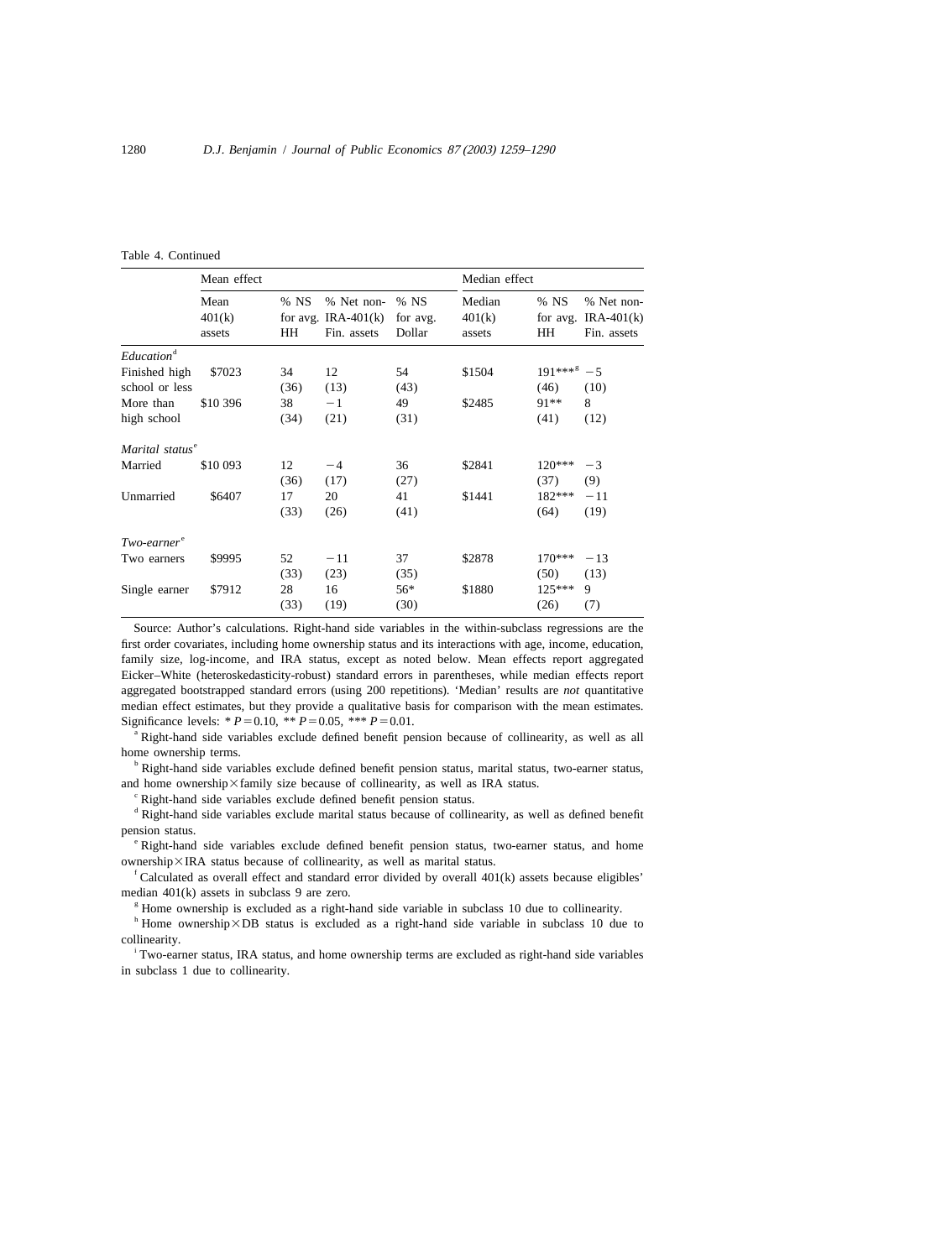calculated separately for homeowners and renters, households with an IRA and households without an IRA, and so on. Because the median sample household is age 40, earns about \$30 000, has finished high school, and has a family size of three, the sample is split at these values.

To calculate the subpopulation effects, each subsample is newly divided into ten subclasses based on the estimated propensity scores with an approximately equal number of eligible households in each subclass, just as was done for the combined sample. Average effect estimates, standard errors, and 401(k) assets are calculated by weighted averaging of subclass-specific estimates, as before. Table 4 displays the subpopulation estimates.

Comparing the new savings percentages for the mean and median households, the main differences arise across homeownership status, DB status, IRA status, and educational attainment. The median household's percentage of 401(k) assets that are new savings is greater for less educated households than for more educated households and is also greater for households without an IRA than for households with an IRA. These results support the view that  $401(k)$  are more effective as saving incentives for less financially sophisticated or less patient households. A high percentage of 401(k) assets are new savings for both the median homeowner and the median renter, but the mean results for these group differ dramatically: on average, all renters' 401(k) assets are new savings, but all homeowners'  $401(k)$  assets would have been saved anyway. Similarly, the median household with a DB pension and the median household without both have high new savings percentages, but mean new savings is higher for households with DBs.

Since 401(k) eligibility presumably affects saving behavior only for households who participate, a particularly high participation rate could explain a subpopulation's large eligibility effect relative to that of its complement even if participation effects are the same. Contrary to this possibility, eligible homeowners, IRA holders, and more educated households have *higher* participation rates than eligible renters, non-IRA holders, and less educated households, respectively, and the rates across DB status are very close. Therefore, the strong eligibility effects for these groups imply large 401(k) participation effects on saving behavior.

### 6.3. *Substitution between assets classes*

Repeating the same procedure as above (estimating  $\sum \,^s s \,^s n s \cdot^{\times} p r (401(k) \cdot \mathcal{S} \in s)$ ), but using net non-IRA-401(k) financial assets as the dependent variable, estimates the impact of 401(k) eligibility on non-IRA-401(k) financial savings. Multiplying the resulting number by  $-1$  provides an estimate of the percentage of  $401(k)$ assets that would have been saved as non-IRA financial assets in the absence of 401(k) eligibility. Table 4 reports these percentages for the mean and median household. These estimates are not generally statistically different from zero, suggesting little substitution between 401(k)s and non-IRA financial assets.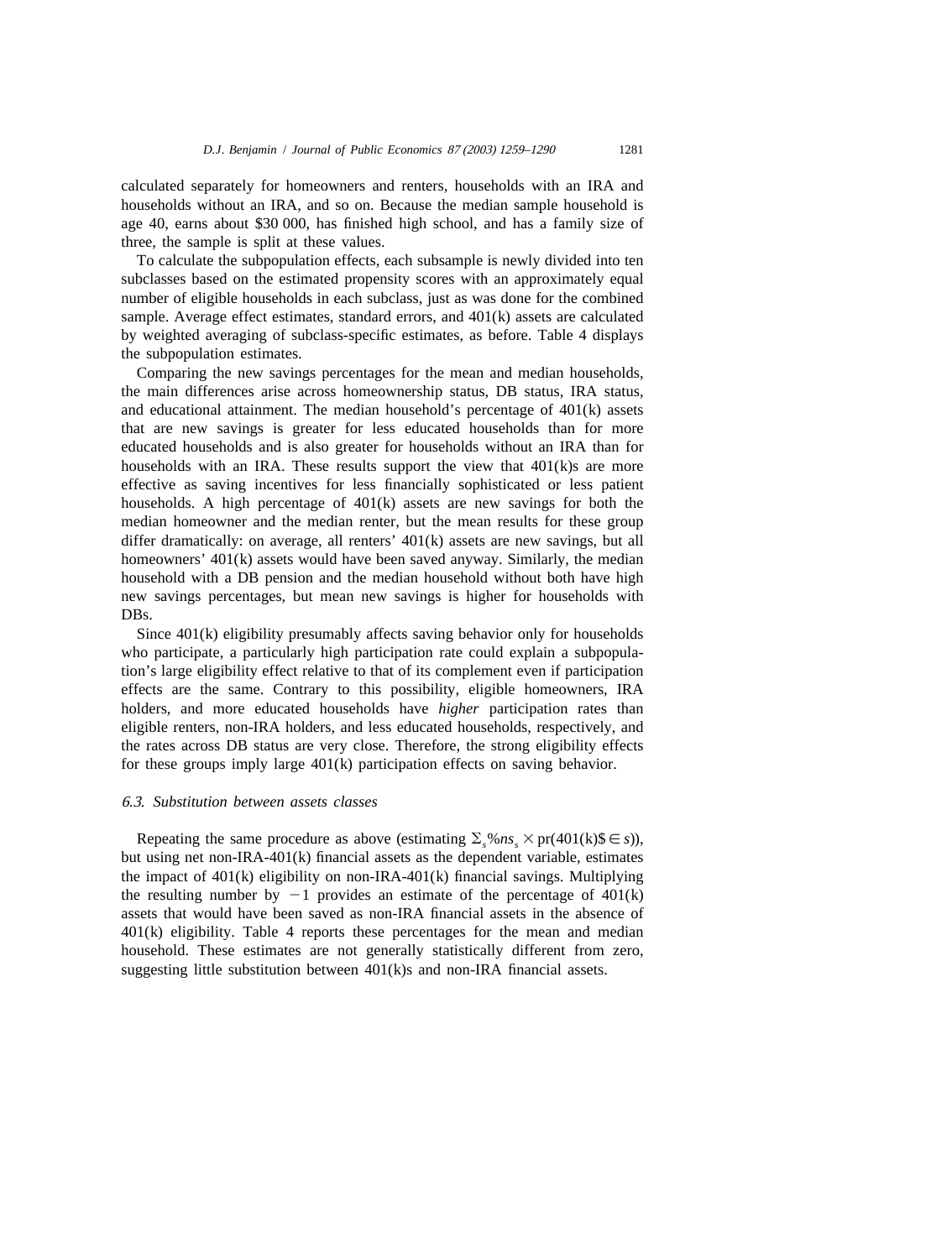Among IRA holders, conducting the same type of analysis is possible with IRA assets as the dependent variable (not shown in Table 4). For this group, neither the mean nor the median percentage of  $401(k)$  assets that represent foregone IRA saving is statistically different from zero, suggesting virtually no substitution between these two tax-advantaged retirement saving programs.

Among homeowners, home equity and its components, home value and home mortgage, can function as dependent variables (not shown in Table 4). For homeowners, the percentage of the average 401(k) dollar that represents home equity reduction is about 19%. This home equity reduction appears to be a combination of reduced home value and increased home mortgages.

### 6.4. *Covariates*, *balance*, *wealth adjustments*, *and the* 401(*k*) *effect estimate*

The empirical strategy pursued here diverges in three main ways from those of previous researchers: households are stratified into balanced subclasses, covariates include additional observed household characteristics, and total wealth is adjusted for conversions and marginal firm-level substitution of pension benefits. Table 5 calculates estimates of the 401(k) eligibility effect on total wealth with a variety of estimation methods in order to understand how each of these factors influences the results presented above. Each panel of Table 5 represents a category of estimation method, and each is discussed individually here. All methods use unadjusted total wealth as the dependent variable until the bottom panel, which compares adjustments. The columns of Table 5 compare estimates as the regressors expand from  $X = \{ \text{age}, \text{ income}, \text{ education}, \text{marital status} \}$  alone (the covariates used by Poterba et al., 1995) to include, by the last column,  $X = \{ \text{age}, \text{income}, \text{ education}, \}$ marital status, log-income, family size, two-earner status, DB pension status, IRA participation status, home ownership status and its interactions with the preceding covariates} (the full set of covariates used in this paper).

In each row, the estimates in the last column of Table 5 are, practically without exception, smaller than those in all the other columns. This striking observation reinforces the conclusion that controlling fully for home ownership is crucial. Otherwise, because homeowners are both wealthier and more likely to be eligible than renters, 401(k) effect estimates are spuriously inflated.

The first panel of Table 5 shows 401(k) eligibility effect estimates calculated with standard regressions on the whole sample, which is essentially the strategy pursued by Engen et al. (1996). OLS regression is highly sensitive to the regression specification, which is not surprising for an unbalanced and heterogeneous sample. Excluding wealthy households from the sample eliminates outliers, improving precision and robustness to specification, but may bias downward estimates of  $401(k)s'$  aggregate impact. Median regression is less sensitive to specification than OLS and also generates smaller estimates, as expected when the estimates are in dollars rather than percentages.

The second panel displays estimates calculated by (4), where households are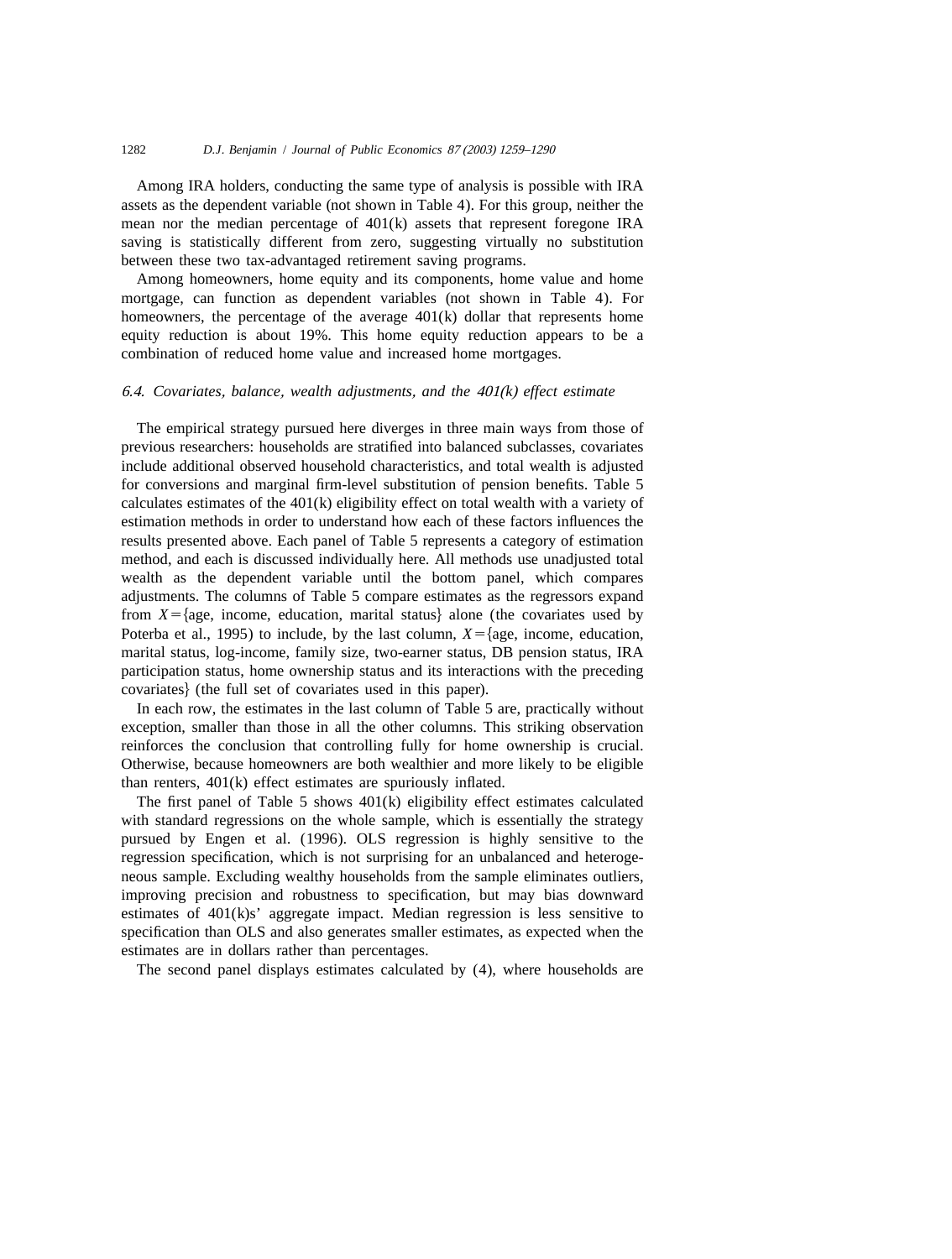|                                                                                           | Covariates in total wealth regression |                                  |                         |                      |                               |  |  |  |
|-------------------------------------------------------------------------------------------|---------------------------------------|----------------------------------|-------------------------|----------------------|-------------------------------|--|--|--|
| Estimation<br>method                                                                      | $\{$ age, inc,<br>educ, marr}         | $+$ {log-inc,<br>fsize, twoearn} | $+\{db\}$               | $+$ {Dira}           | $+$ {homeown<br>interactions} |  |  |  |
| Whole-sample regression                                                                   |                                       |                                  |                         |                      |                               |  |  |  |
| OLS regression                                                                            | \$2233<br>$(\$2024)$                  | \$6261**<br>$(\$2011)$           | $$7510**$<br>$(\$2053)$ | \$6341**<br>(\$1993) | \$3636*<br>(\$1919)           |  |  |  |
| OLS regression for                                                                        | \$5873 ***                            | \$5650***                        | \$5535***               | \$5367***            | \$3659***                     |  |  |  |
| total wealth $\leq$ \$100 000                                                             | $($ \$680)                            | $($ \$683)                       | $($ \$698)              | $(\$678)$            | $(\$611)$                     |  |  |  |
| Median regression                                                                         | \$3810***                             | \$4705***                        | \$5086***               | \$5075***            | \$2648***                     |  |  |  |
|                                                                                           | (\$1003)                              | $(\$771)$                        | $($ \$914)              | (S744)               | $(\$305)$                     |  |  |  |
| Median regression for                                                                     | \$4742***                             | \$5127***                        | \$5154***               | \$4448***            | \$2557***                     |  |  |  |
| total wealth $\leq$ \$100 000                                                             | (S534)                                | $(\$550)$                        | (\$553)                 | (S571)               | (\$177)                       |  |  |  |
| Regression within income intervals                                                        |                                       |                                  |                         |                      |                               |  |  |  |
| OLS regression                                                                            | \$6191***                             | \$7714***                        | \$8013***               | $$6745***$           | \$4762**                      |  |  |  |
|                                                                                           | $(\$1970)$                            | (\$1944)                         | ( \$1930)               | (\$1854)             | (\$1862)                      |  |  |  |
| Median regression                                                                         | \$6874***                             | \$5472***                        | \$17692***              | $\_a$                | $\mathstrut_-^{\rm a}$        |  |  |  |
|                                                                                           | $(\$1206)$                            | ( \$1318)                        | (\$1093)                |                      |                               |  |  |  |
| Median regression for                                                                     | \$5242 ***                            | \$5179***                        | \$5829***               | \$2886***            | $\mathbf{a}$                  |  |  |  |
| total wealth $\leq$ \$100 000                                                             | $(\$905)$                             | $($ \$935)                       | $(\$931)$               | $($ \$883)           |                               |  |  |  |
| OLS within propensity score subclasses: Comparing propensity score specifications         |                                       |                                  |                         |                      |                               |  |  |  |
| {age, inc, educ, marr}                                                                    | \$5849**                              | \$7457***                        | \$8042***               | $$6871***$           | \$4766**                      |  |  |  |
|                                                                                           | $(\$1942)$                            | (\$1906)                         | ( \$1896)               | (\$1844)             | (\$1851)                      |  |  |  |
| 2nd order covariates but                                                                  | \$8319***                             | \$8320***                        | \$8362***               | \$8290***            | \$5303**                      |  |  |  |
| DB & IRA status terms                                                                     | $(\$2053)$                            | (\$2038)                         | $(\$2021)$              | $($ \$1967)          | (\$1914)                      |  |  |  |
| 2nd order covariates but                                                                  | \$8651 ***                            | \$8647***                        | \$8666***               | \$8607***            | \$5463                        |  |  |  |
| <b>IRA</b> status terms                                                                   | $(\$2037)$                            | $(\$2014)$                       | $(\$2011)$              | (\$1955)             | (\$35546)                     |  |  |  |
| All 2nd order covariates                                                                  | \$8645***                             | \$8716***                        | \$8744 ***              | \$8640***            | \$5506**                      |  |  |  |
|                                                                                           | $(\$2044)$                            | $(\$2020)$                       | $(\$2015)$              | (\$1960)             | $(\$2455)$                    |  |  |  |
| All 2nd order covariates +                                                                | \$8817***                             | \$8878 ***                       | \$8765***               | \$8562***            | \$5500**                      |  |  |  |
| {homeownership interactions}                                                              | $(\$2013)$                            | (\$1985)                         | ( \$1983)               | (\$1927)             | (\$1916)                      |  |  |  |
| OLS within propensity score subclasses (main specification): Comparing wealth adjustments |                                       |                                  |                         |                      |                               |  |  |  |
| Non-converted assets                                                                      | \$6925***                             | \$7000***                        | \$7027***               | $$6925***$           | \$3807                        |  |  |  |
| and $\phi = 0\%$                                                                          | $(\$2035)$                            | $(\$2010)$                       | (\$2006)                | (\$1952)             | $(\$2449)$                    |  |  |  |
| Non-converted assets                                                                      | \$6551***                             | \$6628***                        | \$6655***               | \$6552***            | \$3434                        |  |  |  |
| and $\phi$ = 50%                                                                          | $(\$2035)$                            | $(\$2010)$                       | (\$2006)                | (\$1951)             | (\$2444)                      |  |  |  |
| Non-converted assets                                                                      | $$6177***$                            | \$6255***                        | \$6282***               | \$6180***            | \$3062                        |  |  |  |
| and $\phi = 100\%$                                                                        | (\$2034)                              | $(\$2010)$                       | $(\$2006)$              | (\$1951)             | $(\$2440)$                    |  |  |  |

|  |  |  |  |  |  | Comparison of estimation methods and wealth adjustments |
|--|--|--|--|--|--|---------------------------------------------------------|
|--|--|--|--|--|--|---------------------------------------------------------|

Table 5

Source: Author's calculations. Results for regression within income intervals are aggregated within-interval OLS estimates ( $\tau$ ,  $\times$  values), as described in the text; similarly for results for regression within propensity score subclasses. All results use the unadjusted total wealth measure, except for the wealth adjustment comparisons. The main results for the present paper are in bold. Eicker–White (heteroskedasticity-robust) standard errors in parentheses. Significance levels: \*  $P=0.10$ , \*\*  $P=0.05$ ,  $*** P=0.01.$ 

<sup>a</sup> Median regression failed to converge in at least one income interval.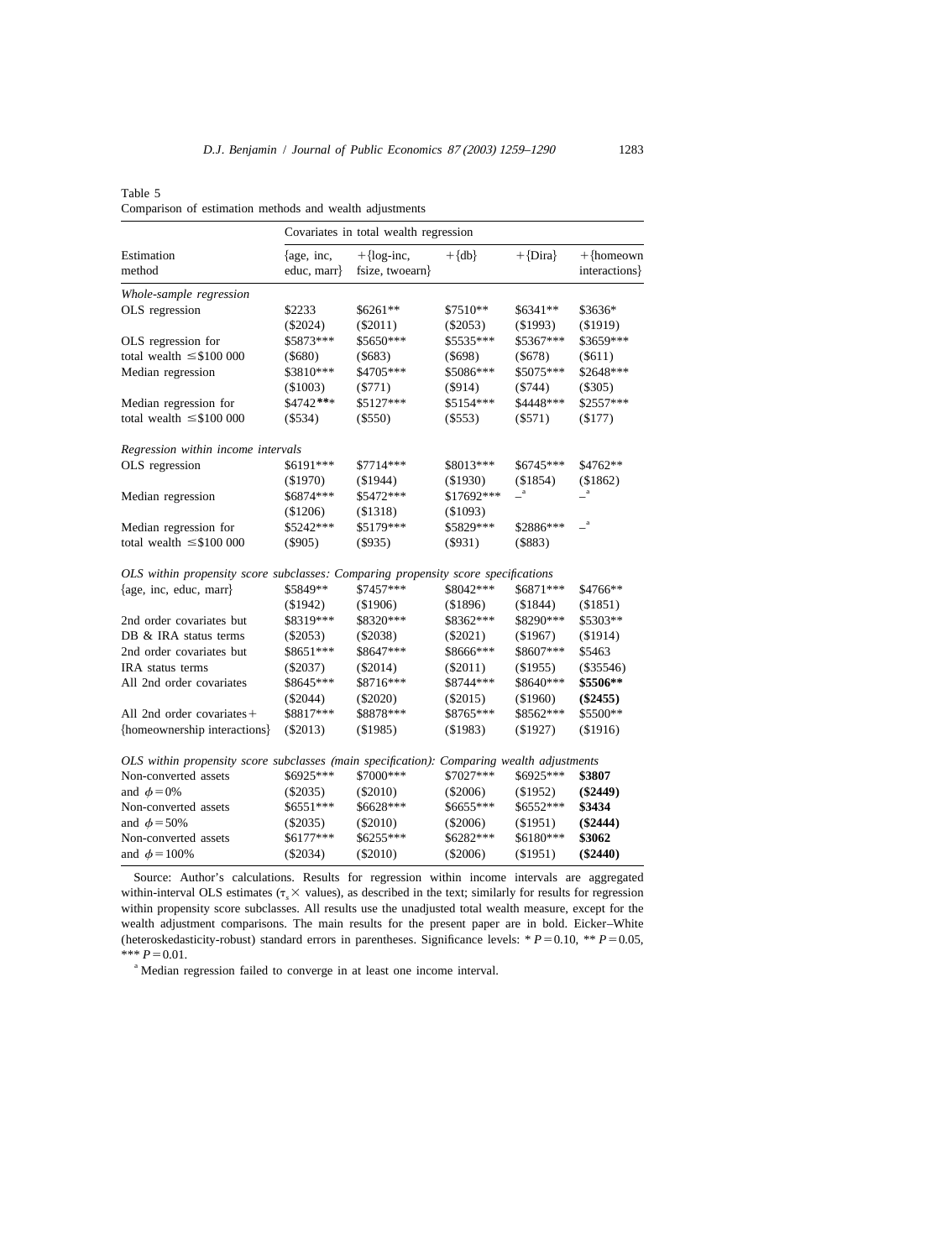subclassified by income interval, as in Poterba et al. (1995) and Engen and Gale (2000). These estimates are generally more robust to specification than their whole-sample counterparts and are also substantially larger.

The third panel displays estimates calculated by (4), where households are subclassified by estimated propensity score, and the rows represent various propensity score models. Propensity scores estimated from age, income, education, and marital status only (as in Abadie, 2000) generate results essentially the same as those where income alone determines the subclasses. Including additional covariates as well as second order terms (squares and interactions) in the propensity score model improves balance considerably, generating results that are extremely robust to within-subclass regression specification. These effect estimates are also larger than those produced by a less balanced subclassification scheme (such as on income) or by regressions on the whole sample. The bold estimate, \$5506, is the 401(k) eligibility effect estimate for unadjusted total wealth generated by the propensity score model and within-subclass regressors used in this paper.

The last panel shows how estimates using the main propensity score model change when the total wealth measure is adjusted to varying degrees. The bold estimates focus on the within-subclass regressors used in this paper. All rows include the adjustment for conversions. Poterba et al. (2001) argue that there is little substitution between  $401(k)$  assets and DB pension benefits, which suggests that the  $\phi = 0\%$  assumption may be the most reasonable. The first row estimate of \$3807 corresponds to  $\phi = 0\%$ , adjusting for conversions but not marginal firmlevel substitution of pension benefits. Comparing this figure with the unadjusted estimate of \$5506 shows that the conversion adjustment reduces the dollarmeasured effect estimate substantially. The second row estimate of \$3434 adjusts for conversions and assumes that  $\phi = 50\%$ , the benchmark assumption. The third row shows that the conversion adjustment combined with even the most extreme assumption that  $\phi = 100\%$  produces a point estimate, \$3062, that remains positive. The adjustment for marginal firm-level substitution from DB benefits into  $401(k)$ contributions has relatively little impact on the 401(k) effect estimate. The estimated percentage of  $401(k)$  assets that are new national savings (not shown) is 24% under the  $\phi = 50\%$  assumption, similar to the estimated 29% and 19% under the  $\phi = 0\%$  and  $\phi = 100\%$  assumptions, respectively.

The benchmark estimate of \$3434 represents the average increase in private savings accumulated by 1991 that would be experienced by a member of the population due to eligibility. Because 401(k) contributions comprised around 12% of 401(k) assets in 1991 (from Table 6), a population member made eligible would have increased current private savings *in* 1991 by around \$3434 $\times$ 12% $\approx$ \$400 per household. Since 70.5% of eligible households in the sample participated, a very rough estimate of the 1991 increase in private savings per participant is  $$400 \div$  $70.5\% \approx $550$ . An analogous calculation puts the figure for national savings at around \$250 per participant.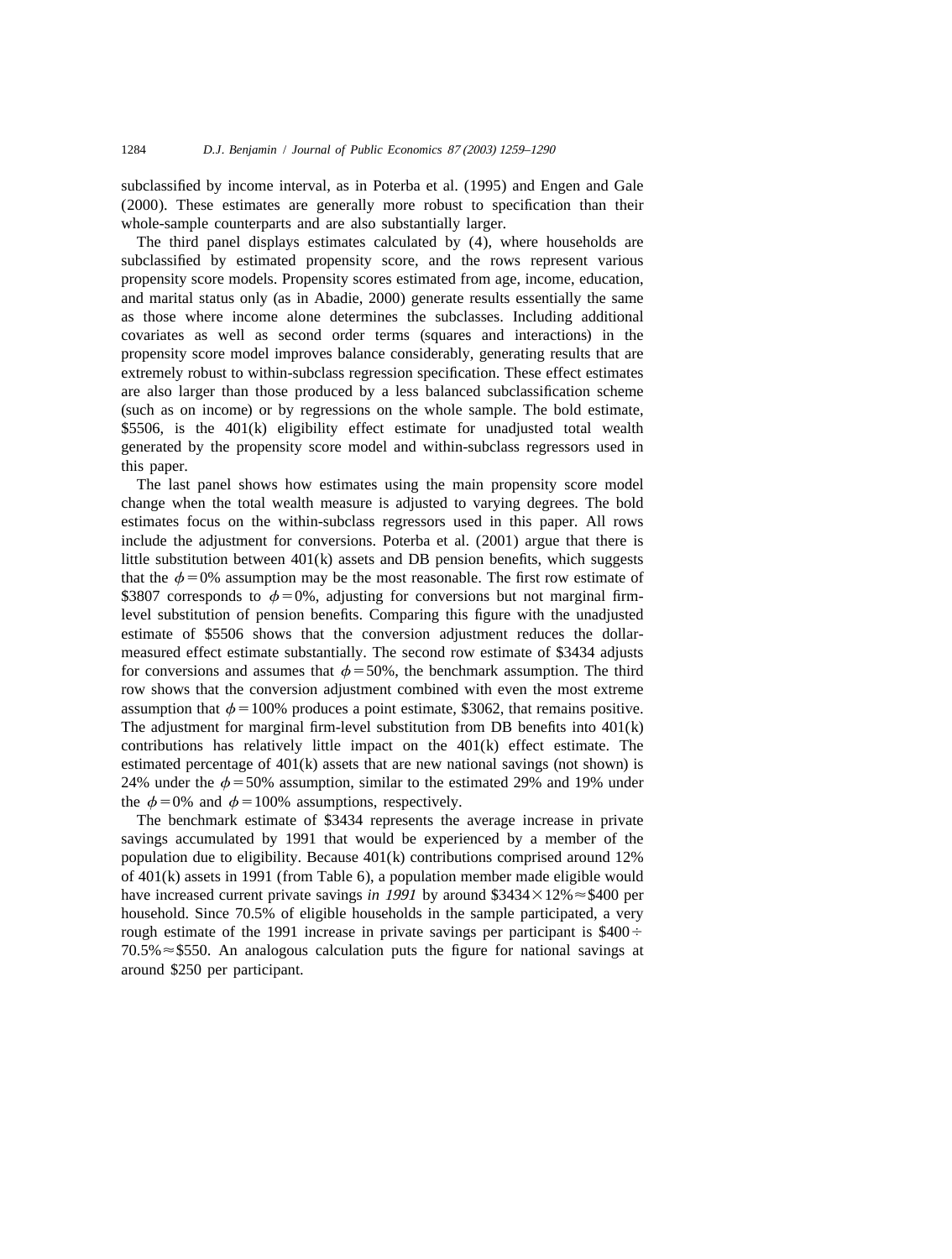Table 6

Nominal aggregate assets, contributions, benefit payments, and rate of return for 401(k)-type plans: 1984–1996

| Year | Assets<br>(in \$millions) | Contributions<br>(in \$millions) | <b>Benefits</b><br>(in \$millions) | Rate of<br>return $(\% )$ on<br>$DC$ plans <sup>a</sup> | Direct assets<br>(in \$millions) | Direct benefits<br>(in \$millions) | Direct assets<br>$\div$ assets<br>(%) |
|------|---------------------------|----------------------------------|------------------------------------|---------------------------------------------------------|----------------------------------|------------------------------------|---------------------------------------|
| 1984 | 91 754                    | 16 29 1                          | 10 617                             | 11.0 <sup>b</sup>                                       | 18 083                           | $\Omega$                           | 20                                    |
| 1985 | 143 939                   | 24 3 22                          | 16 399                             | 18.4                                                    | 46 381                           | 3232                               | 32                                    |
| 1986 | 182 784                   | 29 22 6                          | 22 098                             | 13.3                                                    | 77 595                           | 7121                               | 42                                    |
| 1987 | 215 477                   | 33 185                           | 22 215                             | 4.8                                                     | 106 214                          | 9431                               | 49                                    |
| 1988 | 276 995                   | 39 412                           | 25 235                             | 13.1                                                    | 150 635                          | 12 4 39                            | 54                                    |
| 1989 | 357015                    | 46 081                           | 30 875                             | 9.4                                                     | 196 838                          | 16 790                             | 55                                    |
| 1990 | 384 854                   | 48 998                           | 32 028                             | 3.5                                                     | 236 164                          | 17658                              | 61                                    |
| 1991 | 440 259                   | 51 533                           | 32 734                             | 15.1                                                    | 308 019                          | 20 087                             | 70                                    |
| 1992 | 552959                    | 64 345                           | 43 166                             | 9.8                                                     | 375 696                          | 30 200                             | 68                                    |
| 1993 | 616 316                   | 69 322                           | 44 20 6                            | 9.8                                                     | 455 651                          | 30 0 35                            | 74                                    |
| 1994 | 674 681                   | 75 878                           | 50 659                             | 3.8                                                     | 512851                           | 37 453                             | 76                                    |
| 1995 | 863 918                   | 87416                            | 62 163                             | 20.0                                                    | 663 618                          | 47 253                             | 77                                    |
| 1996 | 1 061 493                 | 103 973                          | 78 481                             | 15.0                                                    | 813 402                          | 60 285                             | 77                                    |

Source: Columns 2–5 are from the US Department of Labor's Abstract of Form 5500 Annual Reports, Tables E23 and E24, 1999. Columns 6–8 are calculated by the author as described in the text. <sup>a</sup> This is the rate of return earned by defined contribution plans with 100 or more participants, calculated under the assumption that all cash flows occur in the middle of the plans' reporting period.

 $\mu$ <sup>b</sup> This value is not reported by the Department of Labor, so the mean rate of return of 11.0% for the years  $1985-1995$  is used.<sup>13</sup> The mean rate of return for  $1985-1991$ ,  $11.1\%$ , is about the same.

#### **7. Summary and discussion**

The results in this paper suggest that about one quarter of aggregate  $401(k)$ assets represent new national savings; one quarter, foregone tax revenue; and one quarter, conversions from pre-existing DC plans or foregone DB assets. The remaining quarter presumably represents household-level substitution from other asset classes, largely home equity reduction among homeowners. These aggregate figures, however, mask enormous heterogeneity in saving behavior. Mean percentages of  $401(k)$  balances that are new savings are typically much smaller than median percentages, indicating that the distribution of responses to eligibility is skewed, with a minority of financially savvy or patient households shifting assets they would have saved anyway into tax-advantaged accounts. Observably distinct subpopulations can act quite differently. For example, in the aggregate, all of renters' 401(k) balances are new savings but none of homeowners' are. In fact,

<sup>&</sup>lt;sup>13</sup>The correlation between the rates of return reported in this table and the prime rate for 1985–1991 is near zero, as is the correlation between these rates of return and the percent change in the S&P 500 index, so these other rates of return cannot be used to estimate the rate of return on DC plans in 1984. The latter correlation of zero is especially surprising, given that a large proportion of DC assets are invested in equities; this finding merits further investigation.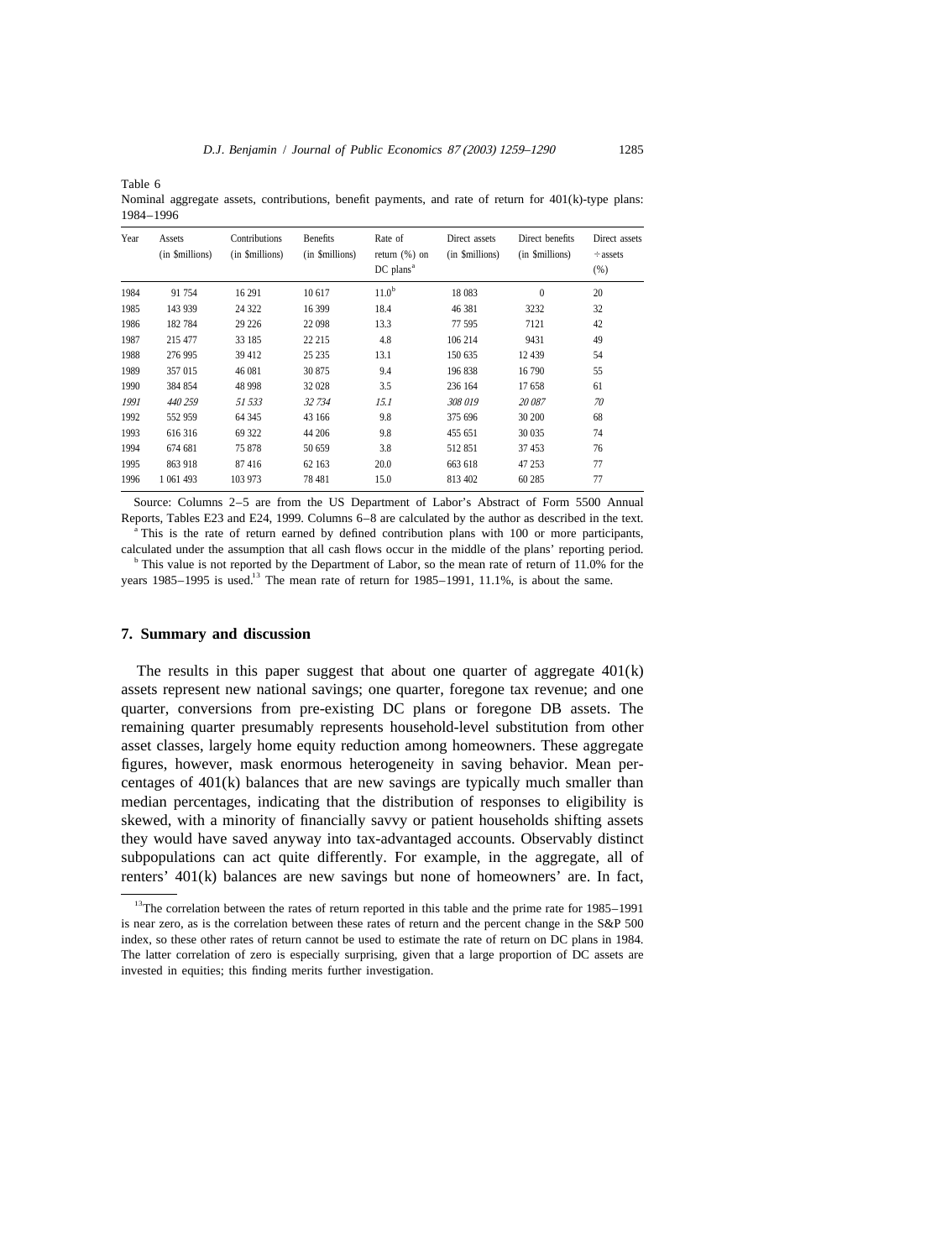homeowners and renters are such different groups that different factors seem to determine their likelihoods of eligibility. Large standard errors in 401(k) effect estimates also partly reflect the widespread heterogeneity in saving behavior. Previous work has paid insufficient attention to this *observed* heterogeneity.

Findings here on average responses to  $401(k)s$  differ from those of previous research because regression is used within balanced subclasses instead of on the complete unbalanced sample, a large number of covariates are controlled for (with homeownership being especially important), and the measure of households' wealth is adjusted to ameliorate deficiencies in the SIPP's measure. Nonetheless, Engen and Gale (2000), who subclassify on income and also control for many covariates, find that 401(k)s are more effective for renters and households without an IRA than for homeowners and IRA holders, a similar pattern of results as here.

This paper suffers from several limitations. First, the overriding concern in this literature has been that unobserved preferences for saving may cause both asset accumulation and 401(k) eligibility, thereby biasing upward eligibility effect estimates (see, e.g. Engen et al., 1996). Controlling for a large number of correlates of saving preferences, such as DB pension status and IRA status, as done here, reduces but does not eliminate this concern. Pence (2001) shows that eligibility is correlated with self-reported measures of saving preferences even after controlling for many observed household characteristics. Second, households self-report 401(k) eligibility and total wealth in the SIPP data used here, but Engelhardt (2000) shows that lower income households underreport eligibility whereas higher income households overreport it. This pattern of measurement error biases upward estimates of the 401(k) effect on wealth. Third, because 401(k) participation induces households to increase their holdings of financial assets, the difference in wealth between eligibles and ineligibles may reflect better returns on financial versus non-financial assets rather than increased saving by eligibles.<sup>14</sup> If differential returns wholly explained  $401(k)$  eligibility effects, then subpopulations with larger 401(k) balances would have larger new savings percentages, which is generally opposite to the results here. Nonetheless, the argument undoubtedly has validity. Finally, the wealth adjustments used here rely on skeletal information about conversions and virtually no data about marginal firm-level pension substitution. Mistaken assumptions crucial for the wealth adjustments could bias eligibility effect estimates. Importantly, however, the analysis here suggests that deficiencies in the SIPP's wealth measure cannot by themselves explain away the positive estimated average 401(k) effect.

Some of these limitations could be addressed by applying the methods used in this paper to the Survey of Consumer Finances, which includes data on selfreported measures of saving preferences (Pence, 2001), or to the Health and Retirement Study, which includes firm-reported 401(k) eligibility and balances

 $14$ I thank Karen Pence for suggesting this idea to me.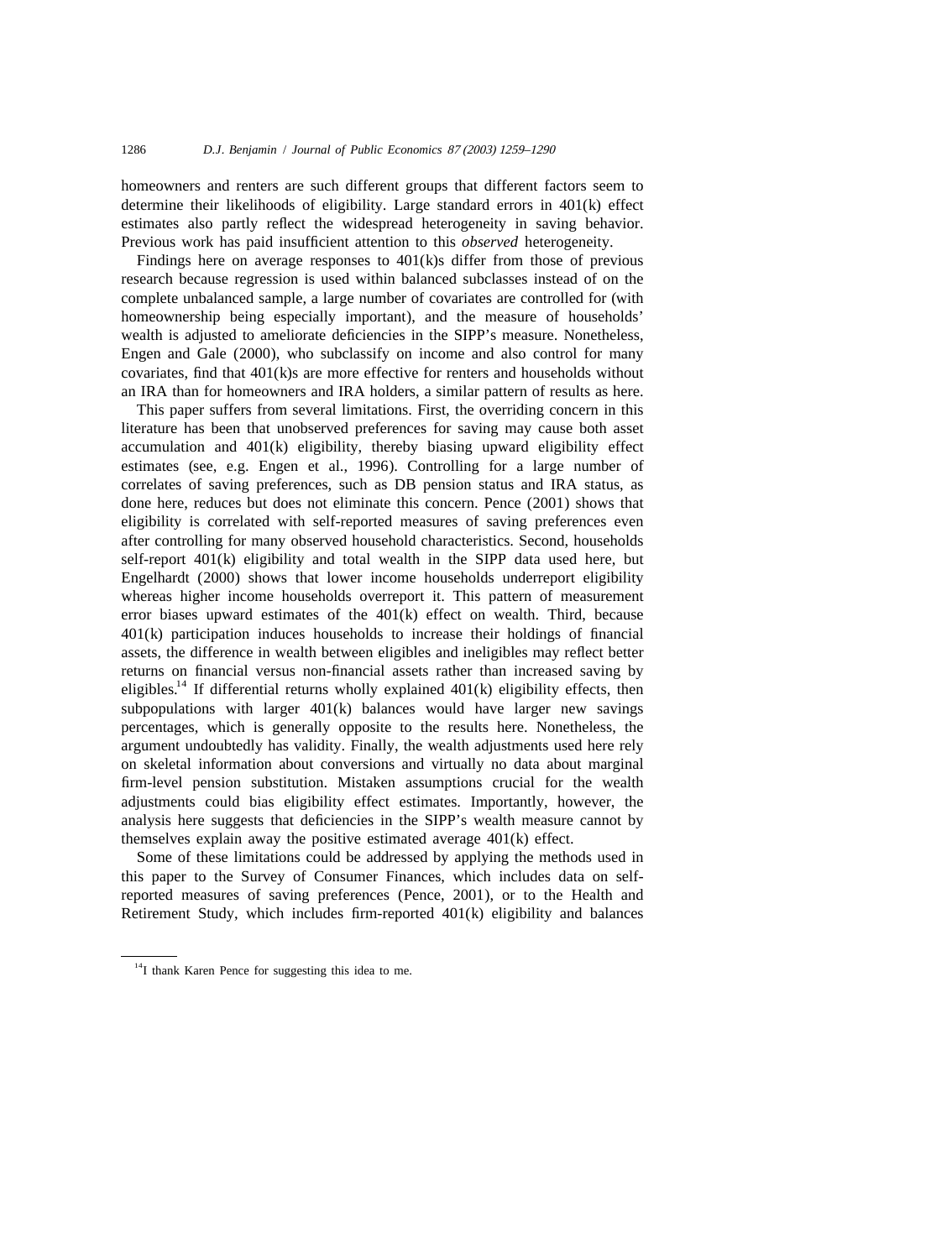(Engelhardt, 2000). It would also be of interest to employ the methods in this paper to more recent data. Finally, since it is presumably 401(k) participation and not mere eligibility that affects saving behavior, it would be especially interesting to estimate directly the effect of  $401(k)$  participation on saving. The difficulty is that households choose whether to participate, and this choice almost certainly depends strongly on unobserved saving preferences. Abadie (2000) proposes a propensity score-based method to estimate the effect of 401(k) participation on participating households in which the key identifying assumption is the same as the one used here: that  $401(k)$  eligibility is conditionally random, given the observed covariates. Abadie in fact applies his method to address the 401(k) participation effect, but his application is primarily illustrative, with his propensity score model including only a few covariates and leaving substantial imbalances between eligibles and ineligibles and with his dependent variable including financial assets only.

The results here indicate that some types of households that typically save the most (homeowners, IRA participants, the better educated) respond least to 401(k)s. Many of these households do not increase and may reduce national savings in response to 401(k) eligibility by shifting funds they would have saved anyway into  $tax-advantaged 401(k) accounts. Such households increase their own current or$ retirement consumption by reducing the taxes they pay rather than by saving more, effectively forcing a greater tax burden onto households less able or willing to exploit tax-advantaged saving. This outcome seems inconsistent with the goals of a subsidized saving policy. One way to address these concerns would be to target tax-based saving incentives to the types of households who respond by actually saving more. Paradoxically, many of these households normally save little and are relatively less likely to participate in  $401(k)$ s when eligible. Of course, confident policy recommendations require further investigation of how and why households differ in their responses to saving incentives.

### **Acknowledgements**

I thank my advisors from various stages of this project, Tim Besley, Javier Hidalgo, David Laibson, and Donald Rubin, for their insight, encouragement, and patience. Steven Venti provided me with the data, and I am grateful to Joel Dickson, Gary Engelhardt, Richard Ippolito, and Leslie Papke for helpful e-mail correspondence. I am grateful to John Barnard, Dan Beller, Constantine Frangakis, Bill Gale, Ed Glaeser, Jennifer Hill, Richard Johnson, Michael Larsen, Daniele Paserman, Jack Porter, Jim Poterba, Jeremy Tobacman, David van Dyk, Steven Venti, seminar participants at the LSE and the Brookings Institution, and two anonymous but exceptionally thorough referees for valuable advice and comments on previous drafts. I thank Harvard University, the London School of Economics, and the Suntory and Toyota International Centres for Economics and Related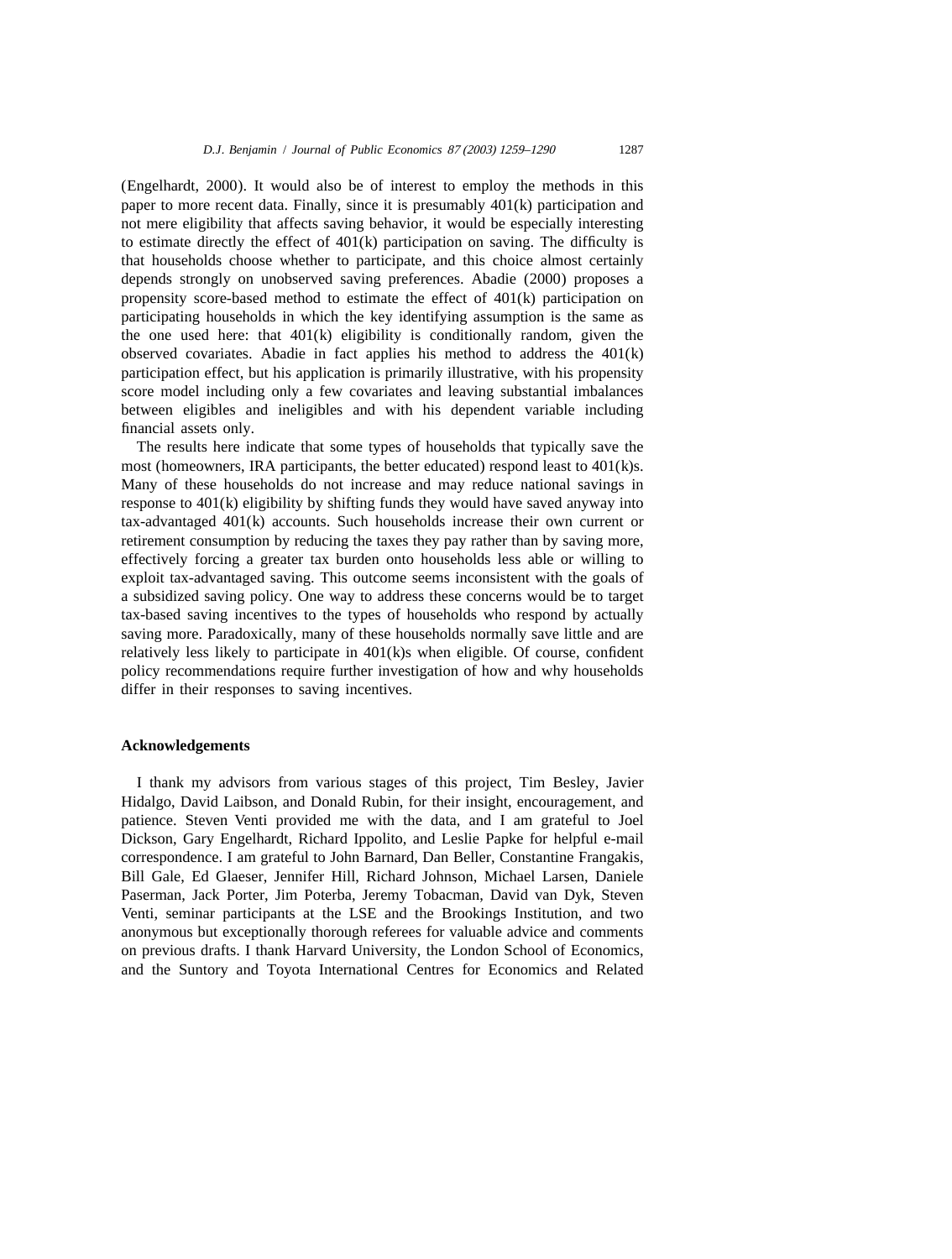Disciplines (STICERD) for computing facilities and other resources, and I thank the Harvard College Research Program (Abramson Grant), Harvard's Department of Economics (Duesenberry Grant), and the British Marshall Scholarship for providing financial support. All errors are mine.

## **Appendix A. Estimating the aggregate proportion of non-converted 401(k) assets**

There are two ways that funds can enter an employee's 401(k) account: direct contribution by the employee or employer, or conversion from a pre-existing DC plan. Funds exit 401(k) accounts in the form of benefits if a qualifying contributor chooses to withdraw assets. Suppose there were data for each year *t* on the dollar value of assets at the end of year *t*, *assets*,; the dollar value of direct contributions made during year *t*, *contributions* ; the dollar value of benefits paid out of the *<sup>t</sup>*  $401(k)$  account during year *t*, *benefits*; and the rate of return earned by  $401(k)$ assets over year  $t$ ,  $r_t$ . The evolution of a household's  $401(k)$  asset value is given by the accounting identity:

$$
asserts_t = (asserts_{t-1} + contributions_t + conversions_t - benefits_t) \times (1 + r_t)
$$
 (A1)

where *conversions*, is the (unmeasured) dollar value of conversions from a pre-existing non-401(k) DC plan during year *t*. For any year *t*, the value of directly contributed 401(k) assets evolves according to:

$$
direct assets_{t} = (direct assets_{t-1} + contributions_{t} - direct benefits_{t}) \times (1 + r_{t})
$$
\n(A2)

Conceptually, *direct benefits* refers to the value of benefit payments that can be categorized as having been funded from direct 401(k) contributions rather than from conversions. In many cases, of course, 401(k) assets represent a mix of converted assets with directly contributed assets. In these cases, the proportion of benefits from directly contributed assets for a particular account is approximately the same as the proportion of directly contributed assets to total assets:

$$
direct \, benefits_t = benefits_t \times (direct \, assets_{t-1}/ assets_{t-1}) \tag{A3}
$$

The US Labor Department's Form 5500 Annual Reports contain data on aggregate 401(k) assets, contributions, and benefits paid out for 1984–1995, as well as aggregate rates of return earned by DC plans with 100 or more participants for 1985–1995. These values are shown in columns 2 to 5 of Table 6.

Columns 6 and 7 of Table 6 calculate aggregate values for *direct benefits* and *direct assets* from the data in columns 2–5 for the years 1985–1991 by iteratively applying Eqs. (A2) and (A3) under the conservative assumption that *direct , i.e. that all of the assets in 401(k)s before 1984 had been*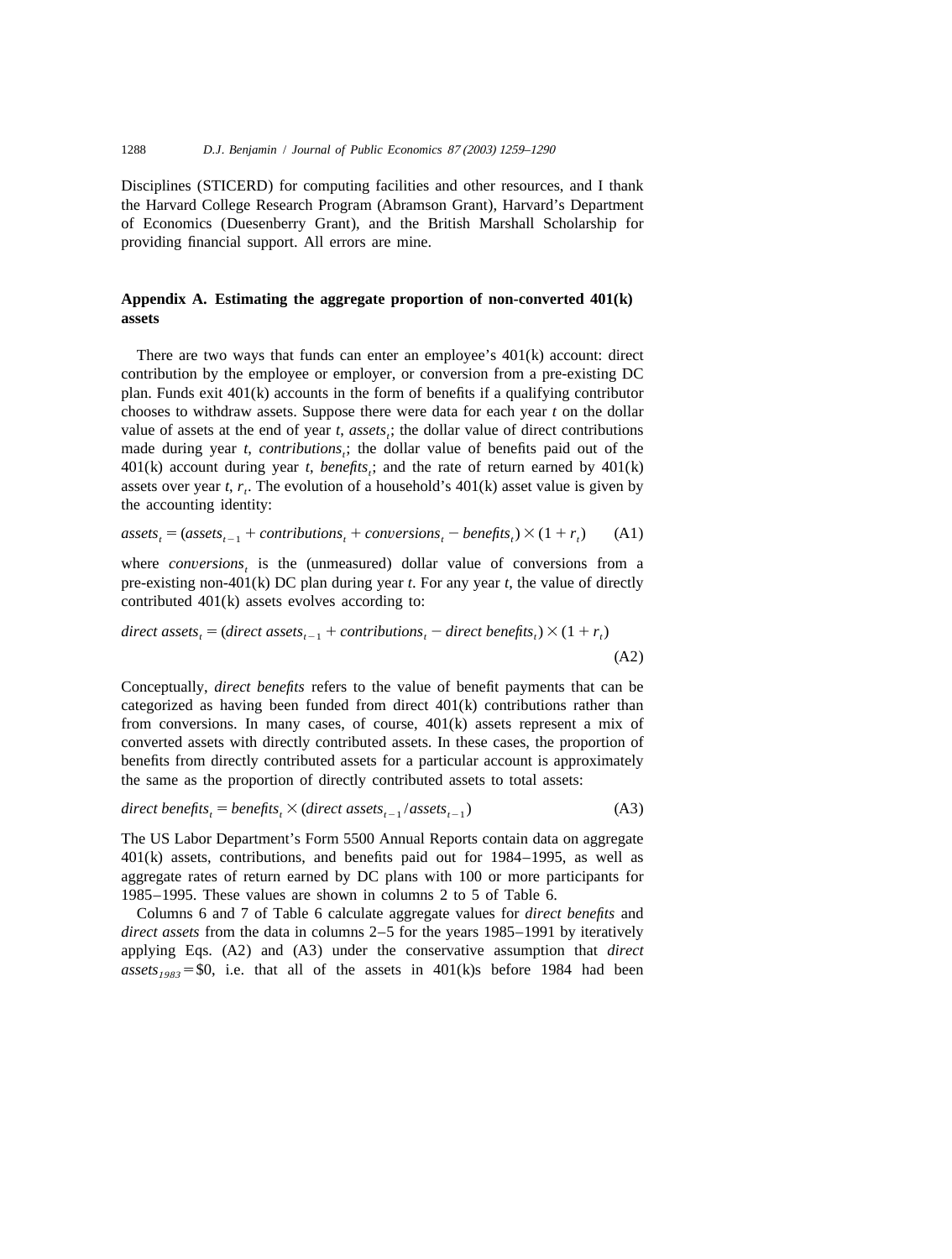contributed before the plans became  $401(k)s$ <sup>15</sup> Column 8, calculated as column 6 (*direct assets*) divided by column 2 (*assets*), is the aggregate proportion of non-converted  $401(k)$  assets. According to these calculations, 30% of aggregate  $401(k)$  assets in 1991 were originally contributed into non-401 $(k)$  plans.

### **References**

- Abadie, A., 2000. Semiparametric estimation of instrumental variable models for causal effects. Harvard University mimeo, March.
- US Department of Labor, 1993. Abstract of Form 5500 Annual Reports, 1993–1999. United States Department of Labor, Pension and Welfare Benefits Administration. Private Pension Plan Bulletin. United States Government Printing Office, Washington, DC, http://www.dol.gov/dol/pwba/programs/opr/bullet1995/intro.htm.
- Bassett, W.F., Fleming, M.J., Rodrigues, A.P., 1998. How workers use 401(k) plans: The participation, contribution, and withdrawal decisions. National Tax Journal 51 (2), 263–289.
- Beller, D., 2000. Office of Policy and Research, Pension and Welfare Benefits Administration, United States Department of Labor. Personal communication.
- Cochran, W.G., 1968. The effectiveness of adjustment by subclassification in removing bias in observational studies. Biometrics 24 (2), 295–313.
- Dehijia, R.H., Wahba, S., 1998. Propensity score matching methods for non-experimental causal studies. NBER Working Paper 6829, December.
- Du, J., 1998. Valid inferences after propensity score subclassification using maximum number of subclasses as building blocks. PhD dissertation, Harvard University, May.
- Engelhardt, G.V., 2000. Have 401(k)s raised household saving? Evidence from the Health and Retirement Survey. Syracuse University mimeo, September.
- Engen, E.M., Gale, W.G., 2000. The effects of 401(k) plans on household wealth: differences across earnings groups. Mimeo, August.
- Engen, E.M., Gale, W.G., Scholz, J.K., 1994. Do saving incentives work? Brookings Papers on Economic Activity 1, 85–151.
- Engen, E.M., Gale, G., Scholz, J.K., 1996. The effects on tax-based saving incentives on saving and wealth. NBER Working Paper 5759, September.
- Gale, W.G., Papke, L.E., Van Derhei, J., 2000. The shifting structure of private pensions: Evidence, causes, and consequences. Mimeo, August.
- Hewitt Associates, 1991. Survey Findings: 401(k) Plan Design and Administration. Hewitt Associates, Lincolnshire, IL.
- Hubbard, R.G., Skinner, J.S., 1996. Assessing the effectiveness of saving incentives. Journal of Economic Perspectives 10 (4), 73–90.
- Ippolito, R.A., Thompson, J.W., 2000. The survival rate of defined-benefit plans, 1987–1995. Industrial Relations 39 (2), 228–245.
- Papke, L.E., 1995. Participation in and contributions to 401(k) pension plans: Evidence from plan data. Journal of Human Resources 30 (2), 311–325.

<sup>&</sup>lt;sup>15</sup>Eq. (A1) could be used to solve for the aggregate value of conversions for the years 1984–1997. The change from year to year in the sample of small firms surveyed, among other sources of noise, make such estimates imprecise (Beller, 2000), and a few of the aggregate conversion numbers calculated this way are negative for that reason. There is no reason to expect this noise to bias the conversion estimates, however.